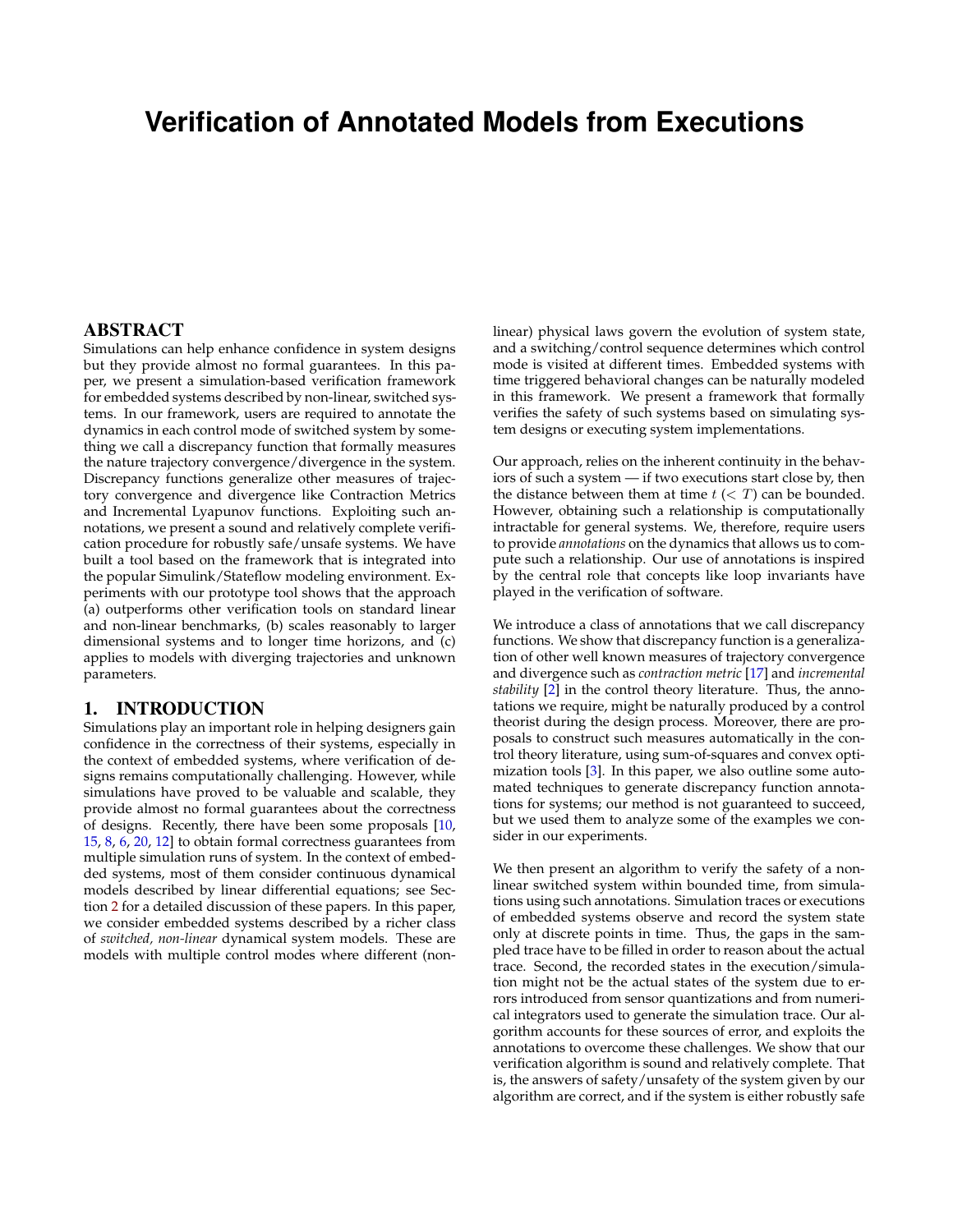or unsafe, our algorithm is guaranteed to terminate; we say a system is robustly safe, if all states in some envelope around the system behaviors are safe. In the situation, when the system is safe but not robustly safe, our algorithm might not terminate.

We have built a prototype tool called Check-Execute-Compare Engine (C2E2) that implements our approach. Our tool is integrated into the Simulink/Stateflow modeling framework, which is widely popular among designers of embedded systems. The annotations for the examples we considered were either obtained from the literature, or using our automated approach. Our experimental analysis shows that the approach successfully analyzes commonly arising non-linear systems, and on standard benchmarks outperforms recent tools for non-linear systems like  $Flow^*$  [\[5\]](#page-9-9) and *Ariadne* [\[4\]](#page-9-10). Our experiments also demonstrate that the method scales to reasonably large dimensional systems and to longer time horizons. One advantage of such a simulation based approach is that it also allows us to verify executable systems where the system models have unknown parameters. A traditional model checker would fail to analyze such systems because of the incompleteness of the system model.

### <span id="page-1-0"></span>2. RELATED WORK

Safety verification of dynamical and hybrid systems using simulations has been studied in a handful of papers. In [\[10\]](#page-9-0), the authors construct a Metric Transition System (MTS) using the simulations and then verify the transition system. The approach is sound and is relatively complete only for linear models. An incremental Lyapunov function-based approach is used in [\[11\]](#page-9-11) for constructing approximate bisimulations. In contrast, our approach does not construct intermediate transition relations but directly checks bounded safety.

In [\[14\]](#page-9-12), the authors give a bisimulation function for stable systems, which is related to incremental Lyapunov functions (see Section [4\)](#page-2-0). Our discrepancy functions can be seen as an extension of bisimulation functions which covers systems with possibly divergent trajectories. Further, discrepancy functions subsume other notions like contraction metrics, which are not considered in [\[14\]](#page-9-12). Sensitivity analysis is the central theme in the paper [\[8\]](#page-9-2) and the authors provide verification algorithms based on sensitivity. For nonlinear systems this technique does not guarantee completeness and is also possibly unsound. Contraction metrics introduced in [\[17\]](#page-9-6) generalizes the notion of sensitivity for nonlinear systems and informally, it can be considered as a Lyapunov function for sensitivity. In the current paper, we extend the notion of contraction metric, and hence, give a generalization of sound and relatively complete analysis of sensitivity for nonlinear systems. In a similar spirit to this paper, analysis using control theoretic annotations to Simulink models and code has been also been explored recently in [\[13\]](#page-9-13).

Other approaches which uses simulations for verifying properties of embedded systems are given in [\[15,](#page-9-1) [6,](#page-9-3) [20,](#page-9-4) [12\]](#page-9-5). Simulink-Stateflow simulations are used in [\[15\]](#page-9-1) for constructing symbolic representation of sets of initial states that behave similarly. Approaches [\[6,](#page-9-3) [20\]](#page-9-4) use statistical techniques and heuristics to give probabilistic guarantees about the system. In [\[9\]](#page-9-14), we developed an algorithm for analyzing distributed hybrid systems where the traces are collected from agents with inaccurately synchronized clocks. Here, the algorithm computes states that are reachable by the model through executions that are consistent with the simulation traces, and did not take advantage of annotations.

# 3. PRELIMINARIES

For a vector  $x \in \mathbb{R}^n$ , |x| denotes the  $\ell^2$  norm For  $x_1, x_2 \in$  $\mathbb{R}^n$ ,  $|x_1 - x_2|$  is the Euclidean distance between the points.  $B_\delta(x_1) \subseteq \mathbb{R}^n$  denotes the closed ball of radius  $\delta$  centered at x<sub>1</sub>. For a set  $S \subseteq \mathbb{R}^n$ ,  $B_\delta(S) = \cup_{x \in S} B_\delta(x)$ . A set  $S_1$  is a  $\delta$ *overapproximation* of  $S_2$ , if  $S_2 \subseteq S_1 \subseteq B_\delta(S_2)$ . For a bounded set S, a  $\delta$ -cover of S is a finite collection of points  $\mathcal{X} = \{x_i\}_{i=1}^m$ such that  $S \subseteq \bigcup_{i=1}^{m} B_{\delta}(x_i)$ . Its diameter  $diameter(S) \triangleq$  $\sup_{x_1,x_2\in S} |x_1-x_2|$ .

For an  $n \times n$  matrix  $A \in \mathbb{R}^{n \times n}$ , the *norm* is defined as |A|  $=\max_{x:|x|=1}abs(x^TAx)$ . A is *positive semi-definite*, written as  $A ≥ 0$ , if  $\forall x ∈ ℝ<sup>n</sup>$ ,  $x<sup>T</sup>Ax ≥ 0$ . It is *positive definite*,  $A > 0$ , if the previous inequality is strict. It is *negative (semi) definite* if −A is positive (semi) definite.

A continuous function  $f : \mathbb{R}^n \times \mathbb{R} \to \mathbb{R}$  is *smooth* if all its higher derivatives and partial derivatives exist and are also continuous. It has a Lipschitz constant  $K \geq 0$  if for every  $x_1, x_2 \in \mathbb{R}^n$ ,  $|f(x_1) - \hat{f}(x_2)| \le K|x_1 - x_2|$ . A non-negative function  $g : \mathbb{R}^n \to \mathbb{R}$  is a *class K function* if  $g(x) \geq 0$  for  $x \neq 0, g(0) = 0$  and  $g(x) \to 0$  as  $x \to 0$ . A class K function g is called  $\mathcal{K}_{\infty}$  if  $g(x) \to \infty$  as  $x \to \infty$ . For example, the function  $f(y_1, y_2) = y_1^2$  belongs to class K but not to  $\mathcal{K}_{\infty}$ . A function  $g : \mathbb{R}^n \times \mathbb{R} \to \mathbb{R}$  is called a  $\mathcal{KL}$  function, if and only if (1) for each  $t\in\mathbb{R}$ ,  $g_t(x)\triangleq g(x,t)$  is a  ${\cal K}$  function and (2) for each  $x \in \mathbb{R}^n$ ,  $g_x(t) \triangleq g(x,t) \to 0$  as  $t \to \infty$  (see Appendix of [\[16\]](#page-9-15) for these standard definitions).

A *matrix function*  $\mathbf{M} : \mathbb{R}^n \times \mathbb{R}_{\geq 0} \to \mathbb{R}^{m \times m}$  maps a state  $x \in \mathbb{R}^n$  and a time t to a matrix  $\mathbf{M}(x,t)$ . M is called an *uniform metric* if  $\forall x \in \mathbb{R}^n, \forall t > 0$ ,  $\mathbf{M}(x,t)$  is symmetric, positive definite and  $\forall y \in \mathbb{R}^m, \exists v_2, v_1$  such that  $0 < v_2 < v_1$ ,  $\tilde{v}_2(y^T\cdot y)\,\leq\, y^T\mathbf{M}(x,t)y\,\leq\, v_1(y^T\cdot y).$  We will sometimes consider uniform metrics which satisfy the above properties over a subset of  $\mathbb{R}^n \times \mathbb{R}$ .

### 3.1 Dynamical and Switched System Models

An n-dimensional *nonlinear dynamical system* is specified by a differential equation:

<span id="page-1-1"></span>
$$
\dot{x} = f(x, t),\tag{1}
$$

where the variable x takes values in  $\mathbb{R}^n$ , t is a non-negative real variable which models time, and  $f : \mathbb{R}^n \times \mathbb{R} \to \mathbb{R}^n$ is a continuous function. In this context points in  $\mathbb{R}^n$  are called *states*. A solution for Equation [\(1\)](#page-1-1) is a function  $\xi$  :  $\mathbb{R}^n \times \mathbb{R}_{\geq 0} \to \mathbb{R}^n$ , such that for a given initial state  $x_0 \in \mathbb{R}^n$ , the state of the system at time t is  $\xi(x_0, t)$ . A solution is also called a *trajectory*. For the vector-valued function  $f(x, t) =$  $[f_1(x,t)\cdots f_n(x,t)]^T$ , the Jacobian matrix is denoted by  $\frac{\partial f}{\partial x}$ and it generalizes differentiation of scalar functions.

A *switched system* is specified by a set of differential equations and a set of *switching signals*. Each switching signal defines the time intervals over which particular differential equation governs the evolution of the system. Let  $\mathcal{F} = \{f_i\}_{i \in \mathcal{I}}$  be a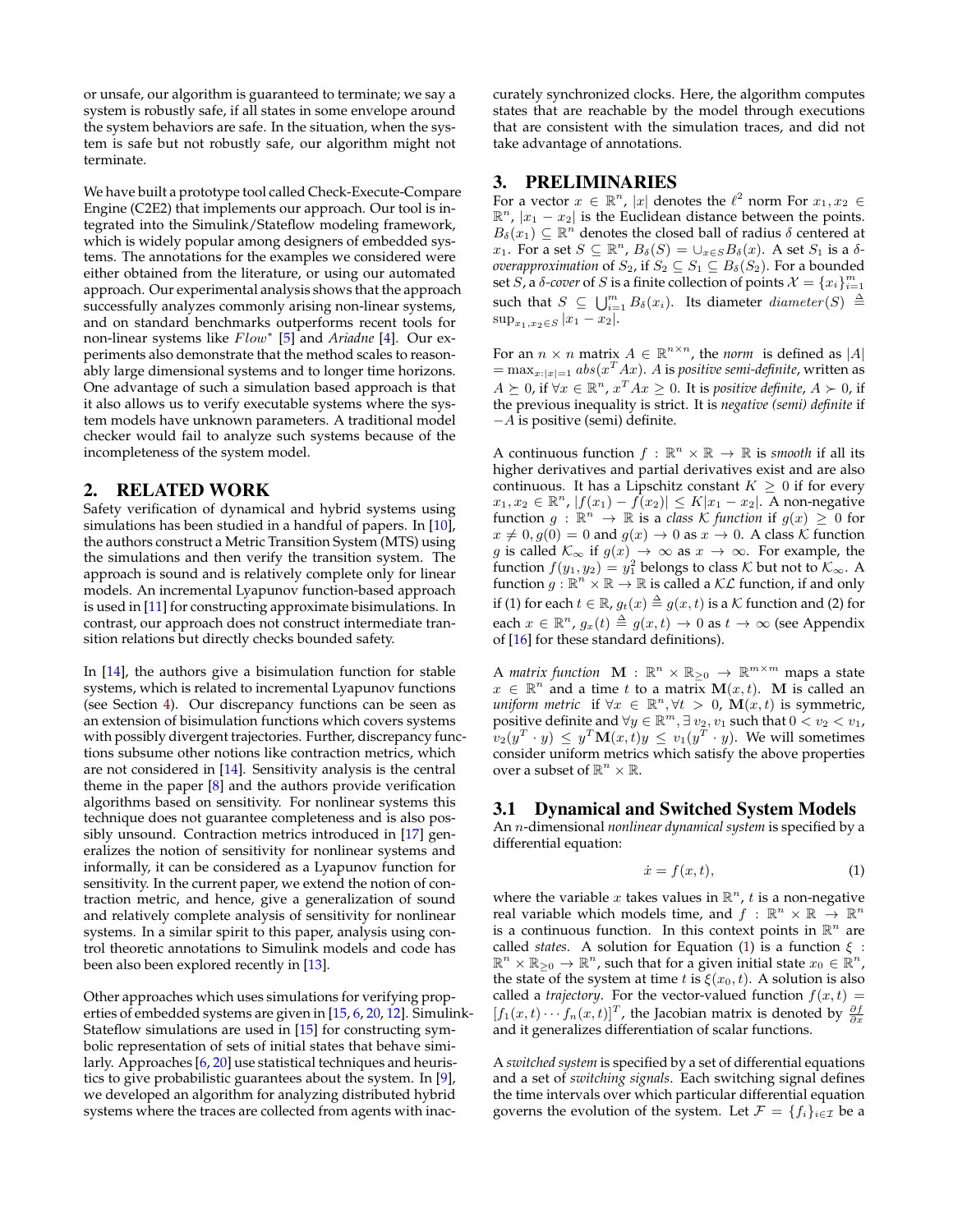collection of continuous functions indexed by a finite set  $\mathcal{I}$ , which specify the right hand side of the differential equations. A *switching point* p consists of (a) an element of I, denoted by p.mode, and (b) a nonnegative real number denoted by  $p$  time which defines the time up to which the system evolves with dynamics  $\dot{x} = f_{p \text{.mode}}(x, t)$ . A sequence of switching points  $\sigma = p_0, p_1, \ldots, p_k$  with  $p_0$  time  $= 0$  and strictly increasing switching times<sup>[1](#page-2-1)</sup> naturally defines a switching signal  $\sigma : [0, p_k \text{.time}] \to \mathcal{I}$  as  $\sigma(t) = p_i \text{.mode}$  if and only if t is in the half-open interval  $[p_{i-1}$  time,  $p_i$  time). The execution of a switching system given a switching signal  $\sigma =$  $p_1,\ldots,p_k$  is defined as  $\xi_\sigma:\mathbb{R}^n\times\mathbb{R}_{\geq 0}\to\mathbb{R}^n$  where  $\xi_\sigma(x_0,0)=0$  $x_0$  and  $\forall t\in (p_{j-1}.\mathsf{time}, p_j.\mathsf{time})$  ,  $\overline{\xi_\sigma}(x_0,t)=f_{p_j.\mathsf{mode}}\left(\xi_\sigma(x_0,t), t-\right)$  $p_{j-1}$ .time) and  $\xi_{\sigma}(x_0, p_j$ .time) =  $\lim_{t \to p_j} \xi_{\sigma}(x_0, t)$ .

We specify a set of switching signals by what we call a *switching interval sequence* which is a finite sequence of the form  $\rho = q_1, \ldots, q_k$  where each  $q_i$  is of the form  $(q_i$  mode,  $q_i$  range) with  $q_i$ .mode  $\in \mathcal{I}$  and  $q_i$ .range is a closed interval over  $\mathbb{R}_{\geq 0}$ . The  $i^{th}$  element in the sequence is also denoted as  $\rho[i]$ . The upper and lower bounds of the interval  $q_i$  range are denoted as  $q_i$ .ub and  $q_i$ . Ib respectively. A switching interval sequence defines a set of switching signals  $sig(\rho) = {\sigma | \sigma = p_0, \ldots, p_k,}$  $p_0$ .time = 0,  $\forall i \in 1 : k, p_i$ .time  $\in q_i$ .range}. We define a refinement function over a switching interval sequence that gives the finite set of all possible switching interval sequences that are obtained by splitting each of the closed intervals into two closed intervals of equal width. Formally,  $refine(\rho) \triangleq \{\rho\}$  $\rho_1, \ldots, \rho_m$ } such that  $\bigcup_{i=1:m} sig(\rho_i) = sig(\rho)$  and  $\forall i = 1$ :  $m, \forall j = 1 : k$ , either  $\rho_i[j]$ .lb =  $\rho[j]$ .lb;  $\rho_i[j]$ .ub =  $\frac{1}{2}(\rho[j]$ .lb +  $\rho[j]$ .ub) or  $\rho_i[j]$ .lb =  $\frac{1}{2}(\rho[j]$ .lb +  $\rho[j]$ .ub);  $\rho_i[j]$ .ub =  $\rho[j]$ .ub. The set of executions corresponding to  $\rho$  is defined as,  $\xi_{\rho}(x_0, t)$  $=\{\xi_{\sigma}(x_0,t)|\sigma \in sig(\rho)\}\.$  The *reachable set* for a state  $x_0$  for a switching signal  $\sigma$  at a given time  $t_0$  is given by  $\{\xi_{\sigma}(x_0,t_0)\}.$ Thus, by extension *reachable set* for a switching interval sequence  $\rho$  at time  $t_0$  is  $\bigcup_{\sigma \in sig(\rho)} \{\xi_{\sigma}(x_0, t_0)\}$ . The notion extends naturally for a set of states and for interval durations.

DEFINITION 1. *The system* F*, with a switching interval sequence ρ is*  $\epsilon$ -robustly safe upto  $T_{bound}$ , for a given initial state  $\hat{x}_0$ , an unsafe set  $U \subseteq \mathbb{R}^n$ , an  $\epsilon \geq 0$  and a time bound  $T_{bound}$  if for *every*  $t \in [0, T_{bound}]$ ,  $B_{\epsilon}(\xi_{\rho}(x_0, t)) \cap U = \emptyset$ . It is robustly safe *if it is*  $\epsilon$ -robustly safe for some  $\epsilon > 0$ . The definition is extended in *the natural way to a set of initial states* Θ*.*

#### <span id="page-2-0"></span>4. TRAJECTORY DISCREPANCY FUNCTION

The bounded safety verification algorithm proposed in Section [6](#page-4-0) exploits annotations that have to be provided with the system model. We propose a type of annotation which generalizes several different types of proof certificates that are used in the control theory literature for analyzing trajectories of dynamical systems. We call this general class of annotations discrepancy functions. Informally, a trajectory discrepancy function gives an upper bound on the distance between two trajectories as a function of the distance between their initial states and the time elapsed. In the following subsections, we present three different ways to obtain discrepancy functions with the help of a running example.

DEFINITION 2. A smooth function  $V : \mathbb{R}^n \times \mathbb{R}^n \to \mathbb{R}_{\geq 0}$ *is called a* discrepancy function *for the system [\(1\)](#page-1-1) if and only if there are functions*  $\alpha_1, \alpha_2 \in \mathcal{K}_{\infty}$  *and a uniformly continuous function*  $\beta$  :  $\mathbb{R}^{2n} \times \mathbb{R} \to \mathbb{R}_{\geq 0}$  *with*  $\beta(x_1, x_2, t) \to 0$  *as*  $|x_1 |x_2|\to 0$  such that for any pair of states  $x_1,x_2\in \mathbb{R}^n$ :

<span id="page-2-6"></span><span id="page-2-5"></span>
$$
x_1 \neq x_2 \iff V(x_1, x_2) > 0,\tag{2}
$$

$$
\alpha_1(|x_1 - x_2|) \le V(x_1, x_2) \le \alpha_2(|x_1 - x_2|) \text{ and } (3)
$$

<span id="page-2-4"></span>
$$
\forall t > 0. \ V(\xi(x_1, t), \xi(x_2, t)) \le \beta(x_1, x_2, t), \tag{4}
$$

*A tuple*  $(\alpha_1, \alpha_2, \beta)$  *satisfying the above conditions is called a wit*ness *to the discrepancy function.*

The complete annotation for the system [\(1\)](#page-1-1) is a discrepancy function and its witness. The function  $V(x_1, x_2)$  vanishes to zero if and only if the first two arguments are identical. The second condition states that the value of  $V(x_1, x_2)$  can be upper and lower-bounded by functions of the  $\ell^2$  distance between  $x_1$  and  $x_2$ . These functions are used in algorithm in Figure [1](#page-5-0) for computing the tubes that are used in safety verification. The final, and the more interesting, condition requires that the function  $V$  applied to solutions of  $(1)$  at a time  $t$  from a pair of initial states is upper bounded and converges to 0 as the  $\ell^2$  norm of  $x_1 - x_2$  converges to 0. We note that Definition [2](#page-2-2) can be restricted in a natural way to define *local* discrepancy functions which satisfy the above properties over a given subset of  $\mathbb{R}^n$ .

**Remark :** *[Comparison of Discrepancy Function and Sensitivity Analysis]* Sensitivity  $s_x$  for the system given in [1](#page-1-1) is given by the differential equation  $s_x = \frac{\partial f}{\partial x} s_x$  and the value of sensitivity at time  $t$  for an initial state  $x_0$ , denoted as  $s_{x_0}(t)$  is obtained by solving this differential equation along the solution of the system [1.](#page-1-1) It has observed in [\[8\]](#page-9-2) that  $|s_{x_0}(t)| \cdot \epsilon$  is an approximate estimate of  $|\xi(x,t)-\xi(x_0,t)|$  where  $|x-x_0|=\epsilon$ . However this estimate is neither an overapproximation, nor an under-approximation. Compared to sensitivity analysis, our approach requires that  $\beta(x_0, x, t)$  gives an overapproximation of  $V(\xi(x_0,t),\xi(x,t))$ .

In the remainder of this section, we observe that proof certificates routinely used in stability analysis of dynamical systems are in fact discrepancy functions. Proofs of the propositions appear in the Appendix.

### 4.1 Lipschitz dynamics

Consider a system  $(1)$  such that  $L$  is Lipschitz constant of  $f(x, t)$ . We observe that for such a system, the function  $|x_1$  $x_2$  is a discrepancy function. Lipschitz constants can be computed algorithmically for linear, polynomial, and certain classes of trigonometric functions. For more general classes, empirical techniques can estimate it over closed subsets [\[23\]](#page-9-16).

<span id="page-2-7"></span>PROPOSITION 1. For system  $(1)$  with Lipschitz constant  $L \in$  $\mathbb{R}_{\geq 0}$  for the function  $f(x,t)$ ,  $V(x_1,x_2) \triangleq |x_1-x_2|$  is a discrep*ancy function with witness*  $(\alpha_1, \alpha_2, \beta)$  *where*  $\alpha_1(|x_1 - x_2|)$  =  $\alpha_2(|x_1-x_2|) = |x_1-x_2|$  and  $\beta(x_1,x_2,t) = e^{Lt}|x_1-x_2|$ .

<span id="page-2-3"></span><span id="page-2-2"></span>**Example 1** A second order differential equation modeling the dynamics of current in an RLC circuit is given by:  $\frac{d^2i}{dt^2}$  +

<span id="page-2-1"></span> $1$ In this paper we require strictly increasing switching times, but in the general theory of switched systems the switching times may be nondecreasing [\[16\]](#page-9-15).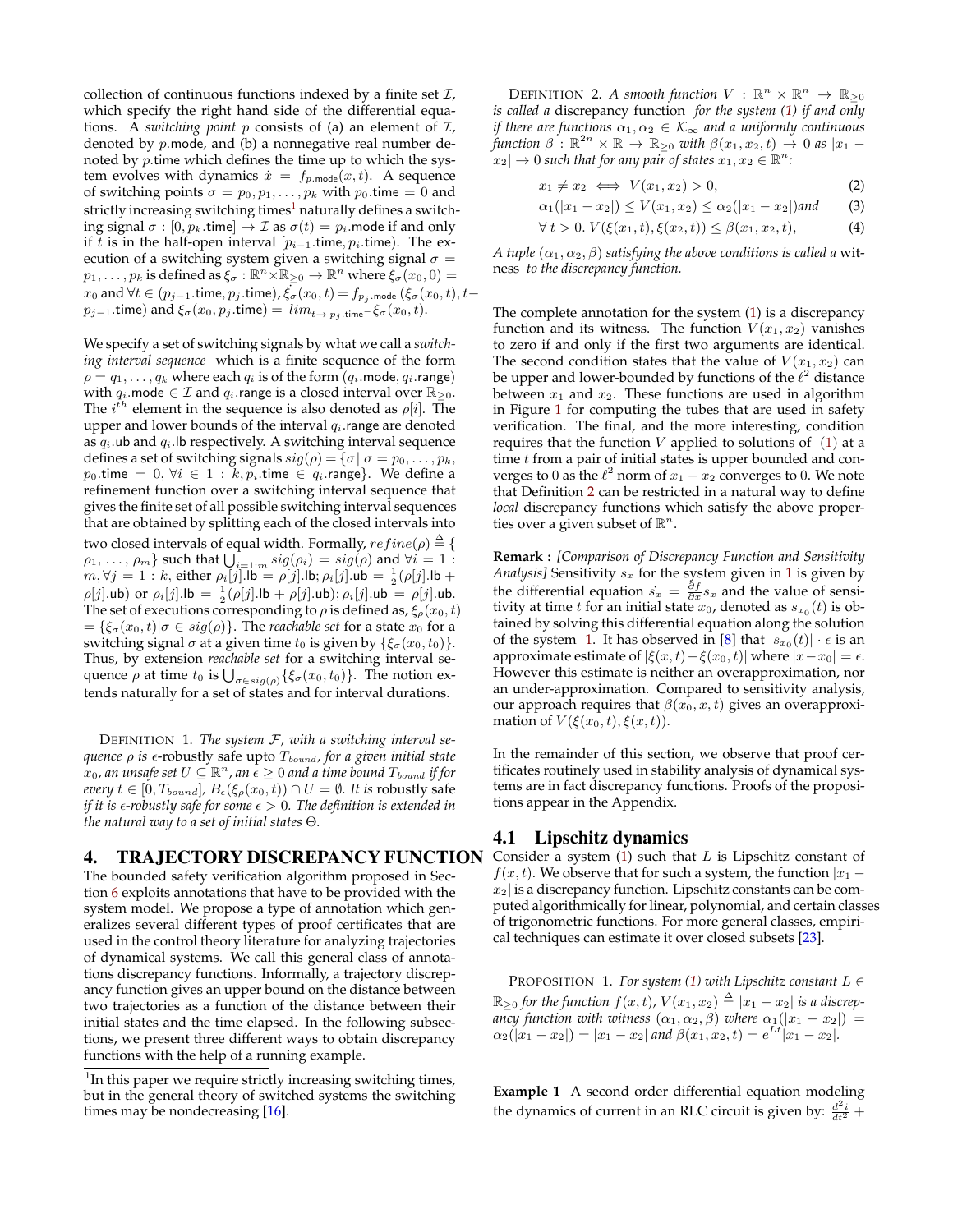$\frac{R}{L}\frac{di}{dt} + \frac{i}{LC} = 0$ . For particular choice of the R, L, and C parameters the system can be written as:

$$
\begin{pmatrix} \dot{x} \\ \dot{y} \end{pmatrix} = \begin{pmatrix} 0 & 1 \\ -\frac{1}{LC} & -\frac{R}{L} \end{pmatrix} \begin{pmatrix} x \\ y \end{pmatrix} = \begin{pmatrix} 0 & 1 \\ -2 & -2 \end{pmatrix} \begin{pmatrix} x \\ y \end{pmatrix}.
$$
 (5)

The system shows damped oscillations and eventually stabilizes to the origin. Considering an operating region in the state space of the system, say  $R = [-10, 10] \times [-10, 10]$ , the Lipschitz constant over this interval can be computed by maximizing  $\frac{|A_1[x_1,y_1]^T - A_1[x_2,y_2]^T|}{\frac{|[x_1-x_2]^T + [x_2,y_2]^T|}{\frac{|x_1-x_1|^T + [x_2,y_2]^T|}}$  $\frac{|x_1,y_1|^{-}-A_1|x_2,y_2|^{-}}{|x_1-x_2,y_1-y_2|^T|}$  by over  $(x_1,y_1)$  and  $(x_2, y_2)$  in R, where  $A_1$  is the matrix in Equation [\(5\)](#page-3-0). Thus, in this case the Lipschitz constant is equal to the matrix norm  $|A_1|$  which can be computed using any algorithm for finding eigenvalues of  $A_1$ . For this numerical example, we found the Lipschitz constant to be  $L = 2.9208$  using MATLAB. It follows that, the discrepancy function is given as  $V(x_1, y_1, x_2, y_2) =$  $|[x_1-x_2,y_1-y_2]^T$  and  $\beta(x_1,y_1,x_2,y_2,t) = e^{2.9208t} |[x_1-t_2^Tx_2,y_1,t_2^T]$  $[x_2, y_1-y_2]^T$ |.

# <span id="page-3-6"></span>4.2 Contraction metrics

DEFINITION 3 (DEFINITION 2 FROM [\[17\]](#page-9-6)). *A uniform metric*  $\mathbf{M} : \mathbb{R}^n \times \mathbb{R} \to \mathbb{R}^{n \times n}$  *is called a* contraction metric *for the system [\(1\)](#page-1-1) if there exists a constant*  $\beta_M \in \mathbb{R}_{\geq 0}$  *such that* 

$$
\frac{\partial f}{\partial x}^T \mathbf{M}(x,t) + \mathbf{M}(x,t) \frac{\partial f}{\partial x} + \dot{\mathbf{M}}(x,t) + \beta_M \mathbf{M}(x,t) \preceq 0.
$$
 (6)

<span id="page-3-1"></span>THEOREM 2 (THEOREM 2 FROM [\[17\]](#page-9-6)). *For system [\(1\)](#page-1-1) with a contraction metric* M*, the distance between the trajectories changes exponentially with time, i.e.,*  $\exists k \geq 1, \gamma > 0$  *such that,*  $\forall x_1, x_2 \in$  $\mathbb{R}^n$ ,  $\delta x^T \cdot \check{\delta x} \leq k \delta x_0^T \cdot \delta x_0 e^{-\gamma t}$ , where  $\delta x_0 = x_1 - x_2$  and  $\delta x = \xi(x_1, t) - \xi(x_2, t).$ 

<span id="page-3-3"></span>PROPOSITION 3. *For system [\(1\)](#page-1-1) with a contraction metric* M*,*  $V(x_1,x_2) \stackrel{\Delta}{=} (x_1-x_2)^T(x_1-x_2)$  is a discrepancy function with *witness*  $(\alpha_1, \alpha_2, \beta)$  *where*  $\alpha_1(|x_1 - x_2|) = \alpha_2(|x_1 - x_2|) =$  $(|x_1 - x_2|)^2$  and  $\beta(x_1, x_2, t) = k(|x_1 - x_2|)^2 e^{-\gamma t}$  where  $k, \gamma$ *are from Theorem [2.](#page-3-1)*

**Example 2** Continuing with the system in Example [1,](#page-2-3) we compute the Jacobian  $\frac{\partial f}{\partial x}$  =  $\begin{pmatrix} 0 & 1 \end{pmatrix}$  $-2$   $-2$ ! and observe that the matrix function  $\mathbf{M}(x,t) \triangleq \begin{pmatrix} 2.5 & 0.5 \\ 0.5 & 0.75 \end{pmatrix}$  is a uniform metric. Evaluating the right hand side of equation [\(6\)](#page-3-2) with  $\beta_M = 0.5$ , we obtain  $\frac{\partial f}{\partial x}^T \mathbf{M}(x,t) + \mathbf{M}(x,t) \frac{\partial f}{\partial x} + \dot{\mathbf{M}}(x,t) +$  $\beta_M \mathbf{M}(x,t) = \begin{pmatrix} -0.75 & 0.25 \\ 0.25 & -1.625 \end{pmatrix} \prec 0.$  Hence,  $\mathbf{M}(x,t)$  is a contraction metric for Example [1.](#page-2-3) From Theorem [2,](#page-3-1) we have that  $\exists k \geq 1, \gamma > 0$ , such that  $\delta x^T \delta x \leq k \delta x_0^T \delta x e^{-\gamma t}$ . From

# 4.3 Incremental Stability

<span id="page-3-0"></span>Incremental stability is a notion used in control theory [\[2\]](#page-9-7) which formalizes the property that the Euclidean distance between two trajectories is bounded by a  $KL$  function of the distance between their initial states and time. This is stronger than what is required in a discrepancy function which may not converge to zero as time goes to infinity.

DEFINITION 4. *The system [\(1\)](#page-1-1) is*incrementally stable *if there is a* KL function  $\beta$  *such that for any two initial states*  $x_1$  *and*  $x_2$  $\int \sin \mathbb{R}^n$ ,  $|\xi(x_1, t) - \xi(x_2, t)| \leq \beta(|x_1 - x_2|, t)$ .

<span id="page-3-9"></span>THEOREM 4 (THEOREM 1 FROM [\[2\]](#page-9-7)). *If system [\(1\)](#page-1-1) is incrementally stable then there exists a smooth function*  $V: \mathbb{R}^n \times$  $\mathbb{R}^n \to \mathbb{R}_{\geq 0}$  and  $\exists \alpha_1, \alpha_2 \in \mathcal{K}_\infty$  and  $\alpha \in \mathcal{K}$ , such that for every *pair of states*  $x_1, x_2 \in \mathbb{R}^n$ 

<span id="page-3-5"></span><span id="page-3-4"></span>
$$
\alpha_1(|x_1 - x_2|) \le V(x_1, x_2) \le \alpha_2(|x_1 - x_2|), \text{ and } \qquad (7)
$$
  

$$
V(\xi(x_1, t), \xi(x_2, t)) - V(x_1, x_2) \le
$$
  

$$
\int_0^t -\alpha(|\xi(x_1, \tau) - \xi(x_2, \tau)|)d\tau.
$$
 (8)

*The function* V *is called an* incremental Lyapunov function*.*

<span id="page-3-8"></span><span id="page-3-2"></span>PROPOSITION 5. *For system [\(1\)](#page-1-1) with incremental Lyapunov function* V *, then a the function* V *is a discrepancy function with witness*  $(\alpha_1, \alpha_2, \beta)$  *where*  $\alpha_1$  *and*  $\alpha_2$  *are from Equation [7](#page-3-4) and*  $\beta(x_1, x_2, t) = V(x_1, x_2) + \int_0^t -\alpha(|\xi(x_1, \tau) - \xi(x_2, \tau)|) d\tau$  where α *is from Equation [8.](#page-3-5)*

**Example 3** Continuing with the system in Example [1,](#page-2-3) here we start with a candidate quadratic incremental Lyapunov function  $V((x_1,y_1),(x_2,y_2)) \triangleq (x_1-x_2,y_1-y_2)^T P(x_1-x_2,y_2)$  $(x_2,y_1-y_2)$ , with  $\alpha_1 \stackrel{\Delta}{=} 0.375(x_1-x_2)^2+0.375(y_1-y_2)^2+$  $0.5(x_1-x_2)(y_1-y_2), \alpha_2 \triangleq 1.25(x_1-x_2)^2 + 1.25(y_1-y_2)^2 +$  $0.5(x_1-x_2)(y_1-y_2)$  and  $\alpha \triangleq (x_1-x_2)^2+(y_1-y_2)^2$ , with  $P=$  $\begin{pmatrix} 1.25 & 0.25 \\ 0.25 & 0.375 \end{pmatrix}$ . First we check that *V* is indeed an incremen-

tal Lyapunov function by computing  $\dot{V}((x_1, y_1), (x_2, y_2))$  which turns out to be  $(x_1 - x_2, y_1 - y_2)^T [\breve{A}^T \breve{P} + \overline{P}A](x_1 - x_2, y_1 - y_2)^T$  $y_2$ ) =  $-\alpha(x_1, y_1, x_2, y_2)$ . Since  $\alpha > 0$  whenever  $(x_1, y_1) \neq$  $(x_2, y_2), (x_1, y_1) \neq (0, 0)$  and  $(x_2, y_2) \neq (0, 0)$ . Integrating both sides, we get  $V(\xi(x_1, y_1, t), \xi(x_2, y_2, t)) - V(x_1, y_1, x_2, y_2)$  $\leq \int_0^t -\alpha(\xi(x_1, y_1, \tau), \xi(x_2, y_2, \tau)) d\tau$ . Hence V is a discrepancy function with witness  $(\alpha_1, \alpha_2, \beta)$  where  $\beta((x_1, y_1), (x_2, y_2), t)$  $= V((x_1,y_1), (x_2,y_2)) + \int_0^t -\alpha(\xi(x_1,y_1,t), \xi(x_2,y_2,t))d\tau.$ 

<span id="page-3-7"></span>**Example 4** Consider a two dimensional linear system:  $\dot{x}$  =  $-x; \hat{y} = \frac{-y_0}{100}$ , with initial state  $(x_0, y_0)$ . A trajectory of the system is given by  $\xi((x_0, y_0), t) = [x_0 e^{-t}, y_0 \frac{(1-t)}{100}]$ . The system converges to origin. In this example, the distance between two trajectories from different initial states decreases linearly and not exponentially. It can be verified that the function  $V((x_1,y_1), (x_2,y_2)) = (x_1-x_2)^2 + (y_1-y_2)^2$  is an incremental Lyapunov function. The Jacobian  $\frac{\partial f}{\partial x}$  is  $\begin{pmatrix} -1 & 0 \\ 0 & 0 \end{pmatrix}$ 

Proposition [3,](#page-3-3) the function  $V(x_1, y_1, x_2, y_2) = (x_1 - x_2, y_1 (y_2)^T(x_1-x_2,y_1-y_2)$  is a discrepancy function with wit- $\text{ness} \,\, \alpha_1 (|(x_1,y_1)-(x_2,y_2)|) \,\, = \,\, \alpha_2 (|(x_1,y_1)-(x_2,y_2)|) \,\, =$  $((x_1 - x_2)^2 + (y_1 - y_2)^2)$  and  $\beta(x_1, y_1, x_2, y_2, t) = k((x_1 - t_1)^2 + (y_1 - y_2)^2)$  $(x_2,y_1-y_2)^T(x_1-x_2,y_1-y_2)e^{-\gamma t}.$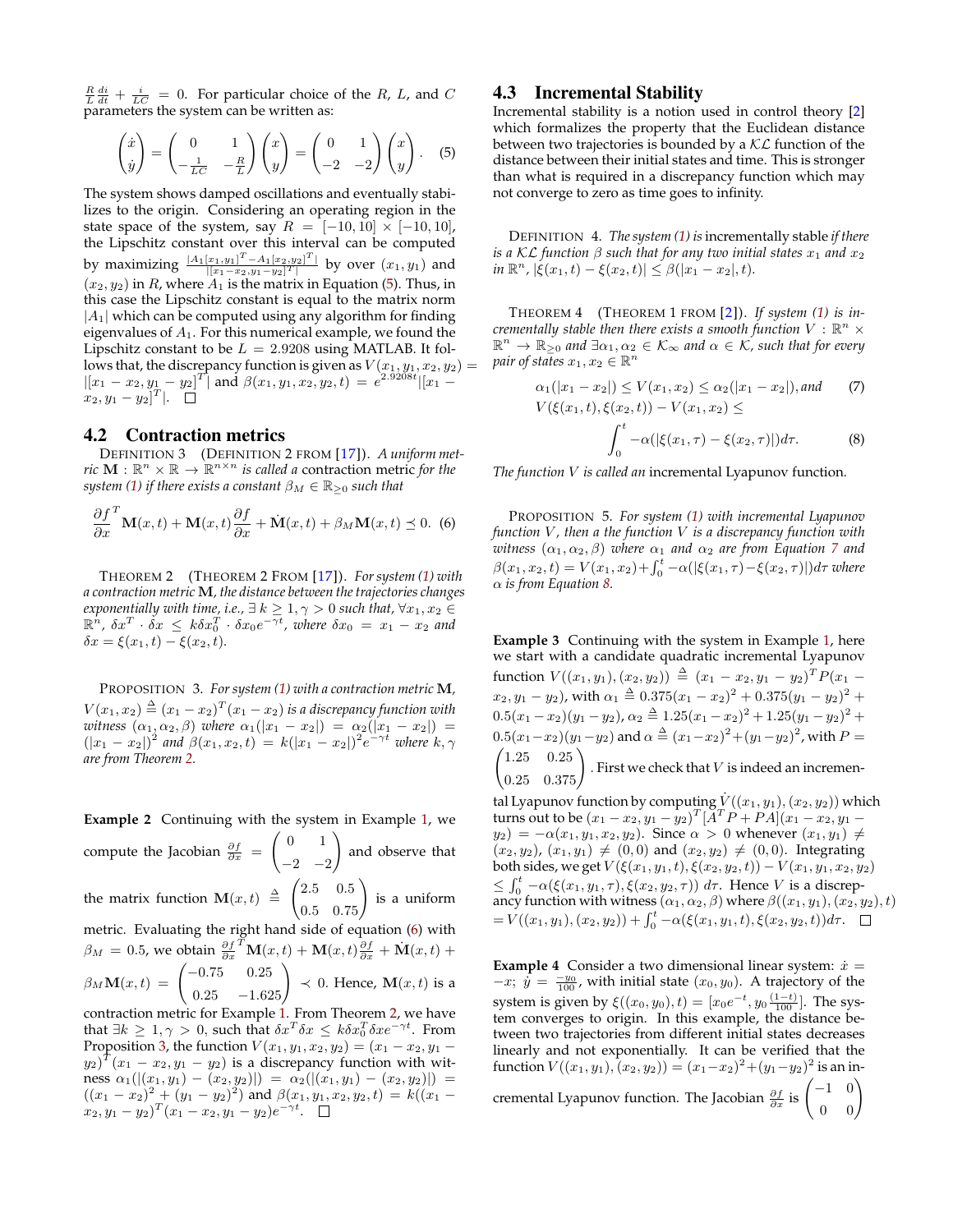and hence a uniform metric  $\mathbf{M}(x, t)$  that satisfies Definition [3](#page-3-6) does not exist.  $\square$ 

As seen in Example [4,](#page-3-7) incremental Lyapunov function exists for systems which contraction metric does not exist. However, the guarantees given by contraction metric is that the distance between trajectories decreases exponentially, which is much stronger guarantee than what is obtained by incremental stability. If the contraction metric is a constant, then one can derive equivalence between contraction metric and incremental stability. The common trait between contraction metrics and incremental Lyapunov functions is that these techniques are useful only for proving convergence of trajectories. This is not necessary for a discrepancy function. For more details regarding these two concepts, an interested reader is referred to [\[17,](#page-9-6) [2\]](#page-9-7).

Our last example of this section illustrates that for unstable systems over a bounded time horizon, we can still obtain discrepancy functions, even though trajectories from neighboring states actually diverge with time.

**Example 5** Consider the system  $\dot{x} = 1$ ;  $\dot{y} = \frac{y_0}{100}$ , where  $(x_0, y_0)$  is the initial state of the trajectory. The closed form solution of the above system is given as  $x(t) = x_0 + t$ ,  $y(t) =$  $y_0(1 + \frac{t}{100})$ . For two trajectories starting from  $(x_1, y_1)$  and  $(x_2, y_2)$ , the distance between the trajectories after time t is given as  $\sqrt{(x_1-x_2)^2 + (1 + \frac{t}{100})^2(y_1-y_2)^2}$ . Observe that the function  $V(x_1,y_1,x_2,y_2) = \sqrt{(x_1-x_2)^2+(y_1-y_2)^2}$  with  $\alpha_1 = \alpha_2 = \sqrt{(x_1 - x_2)^2 + (y_1 - y_2)^2}$  and  $\beta(x_1, y_1, x_2, y_2, t)$  $=\sqrt{(x_1-x_2)^2+(1+\frac{t}{100})^2(y_1-y_2)^2}$  satisfies all the required conditions by Definition [2](#page-2-2) and hence is a discrepancy function .  $\Box$ 

# 5. COMPUTING ANNOTATIONS

Our verification algorithm relies on annotations, namely the discrepancy functions of the dynamical system and its witness. We expect the users to derive these annotations through some means—possibly using existing control theoretic techniques. In Section [4](#page-2-0) we showed how knowledge about a system in terms of Lipschitz constants, contraction metrics, and incremental Lyapunov functions can be exploited for obtaining annotations. In this section, we briefly discuss the related but orthogonal issue of obtaining discrepancy functions for both linear and nonlinear dynamical systems. The strategy discussed here restricts the search to *exponential discrepancy functions* which grow or shrink exponentially with time.

DEFINITION 5. *For system [\(1\)](#page-1-1) a discrepancy function of the system*  $V : \mathbb{R}^n \times \mathbb{R}^n \to \mathbb{R}_{\geq 0}$  *is said to be an exponential dis*crepancy function *if* ∃γ ∈ R *such that:*

<span id="page-4-1"></span>
$$
\frac{\partial V(x_1, x_2)}{\partial x_1} f(x_1, t) + \frac{\partial V(x_1, x_2)}{\partial x_2} f(x_2, t) \le \gamma V(x_1, x_2). \tag{9}
$$

<span id="page-4-2"></span>Since  $V(\xi(x_1,t), \xi(x_2,t)) \leq e^{\gamma_1 t} V(x_1,x_2)$ , it follows that V satisfies Equation [\(4\)](#page-2-4) with  $\beta(x_1, x_2, t) = e^{\gamma_1 t} V(x_1, x_2)$ . Thus an exponential discrepancy function  $V$  is indeed a special type of discrepancy function.

PROPOSITION 6. *Consider a linear system*  $\dot{x} = Ax$ *. Suppose two* n × n *matrices* P *and* Q *satisfy the (Lyapunov-like) equation*  $A^T P + P A = Q$  and P *is positive definite and* Q *is ei*ther positive definite or negative semi-definite. Then,  $V(x_1,x_2) \triangleq 0$  $(x_1 - x_2)^T P(x_1 - x_2)$  *is an exponential discrepancy function.* 

PROOF. The left hand side of Equation [\(9\)](#page-4-1) evaluates to  $(x_1 - x_2)^T Q (x_1 - x_2)$ . If Q is negative-semi definite, then Equation [\(9\)](#page-4-1) is trivially satisfied with  $\gamma = 0$ . If Q is negative definite, then a value of  $\gamma < 0$  is guaranteed to exist such that  $(x_1 - x_2)^T Q (x_1 - x_2) \le \gamma (x_1 - x_2)^T P (x_1 - x_2)$ . Otherwise  $Q$  is positive definite, and since  $P$  is also positive definite, a  $\gamma > 0$  is guaranteed to exist, such that  $(x_1 - x_2)^T Q (x_1 - x_2) \leq 1$  $\gamma (x_1 - x_2)^T P(x_1 - x_2)$ .

The hypothesis of Proposition  $6$  is satisfied by linear systems that are Lyapunov stable, globally asymptotically stable (refer to [\[16\]](#page-9-15) for formal definitions) and for systems whose trajectories diverge. For such linear systems, exponential discrepancy functions can be computed completely automatically.

The underlying principle for finding exponential discrepancy functions for nonlinear systems is similar. The key step is to identify classes of systems for which Equations [\(2\)](#page-2-5), [\(3\)](#page-2-6), and [\(9\)](#page-4-1) can be encoded and effectively solved as convex optimization problems. We demonstrate the procedure for finding quadratic discrepancy functions encoded as linear matrix inequalities (LMIs) which are solved using existing software tools such as the sum-of-squares toolbox [\[21\]](#page-9-17). Similar procedures may be instantiated for finding polynomials discrepancy functions of higher degree.

Consider that a candidate quadratic form  $V(x_1, x_2) \triangleq (x_1 - x_2)$  $(x_2)^T P(x_1 - x_2)$ , where P is a  $n \times n$  matrix. Plugging this in Equation [\(9\)](#page-4-1) we get:  $(f(x_1,t) - f(x_2,t))^T P(x_1 - x_2)$  +  $(x_1 - x_2)^T P(f(x_1, t) - f(x_2, t)) < \gamma V(x_1, x_2)$ . We denote the left hand side of this expression by  $R(x_1, x_2, t)$  and proceed as follows: (1) Express the constraints  $V(x_1, x_2) > 0$  and  $R(x_1, x_2, t) \leq 0$  as LMIs and check feasibility. (2) If feasible, then search for appropriate  $\gamma \leq 0$  such that  $R(x_1, x_2, t) \leq$  $\gamma V(x_1, x_2)$ , again encoding this as an LMI. (3) If the check in step (1) is *infeasible*, then express the constraints  $V(x_1, x_2)$ 0 and  $R(x_1, x_2, t) > 0$  as LMIs and check feasibility. (4) If feasible, then search for appropriate  $\gamma \geq 0$  such that  $R(x_1, x_2, t) \leq$  $\gamma V(x_1, x_2)$  encoding it as an LMI. (5) If step (3) returns *infeasible* , then the search for a quadratic discrepancy function fails.

# <span id="page-4-0"></span>6. SAFETY VERIFICATION FROM DISCREP-ANCY FUNCTIONS AND SIMULATIONS

In this section, we present an algorithm which uses simulations and annotations for checking safety of switched systems. First, we define the notion of simulations we use, then we present a subroutine for verification of dynamical systems (Section [6.2\)](#page-5-1), and finally in Section [6.3](#page-6-0) we use this subroutine in the algorithm for verification of switched models.

#### <span id="page-4-3"></span>6.1 Simulation Traces for Dynamical Systems

Given the model of a dynamical system, an initial state  $x_0$ and a period of integration  $h > 0$  (also called the sampling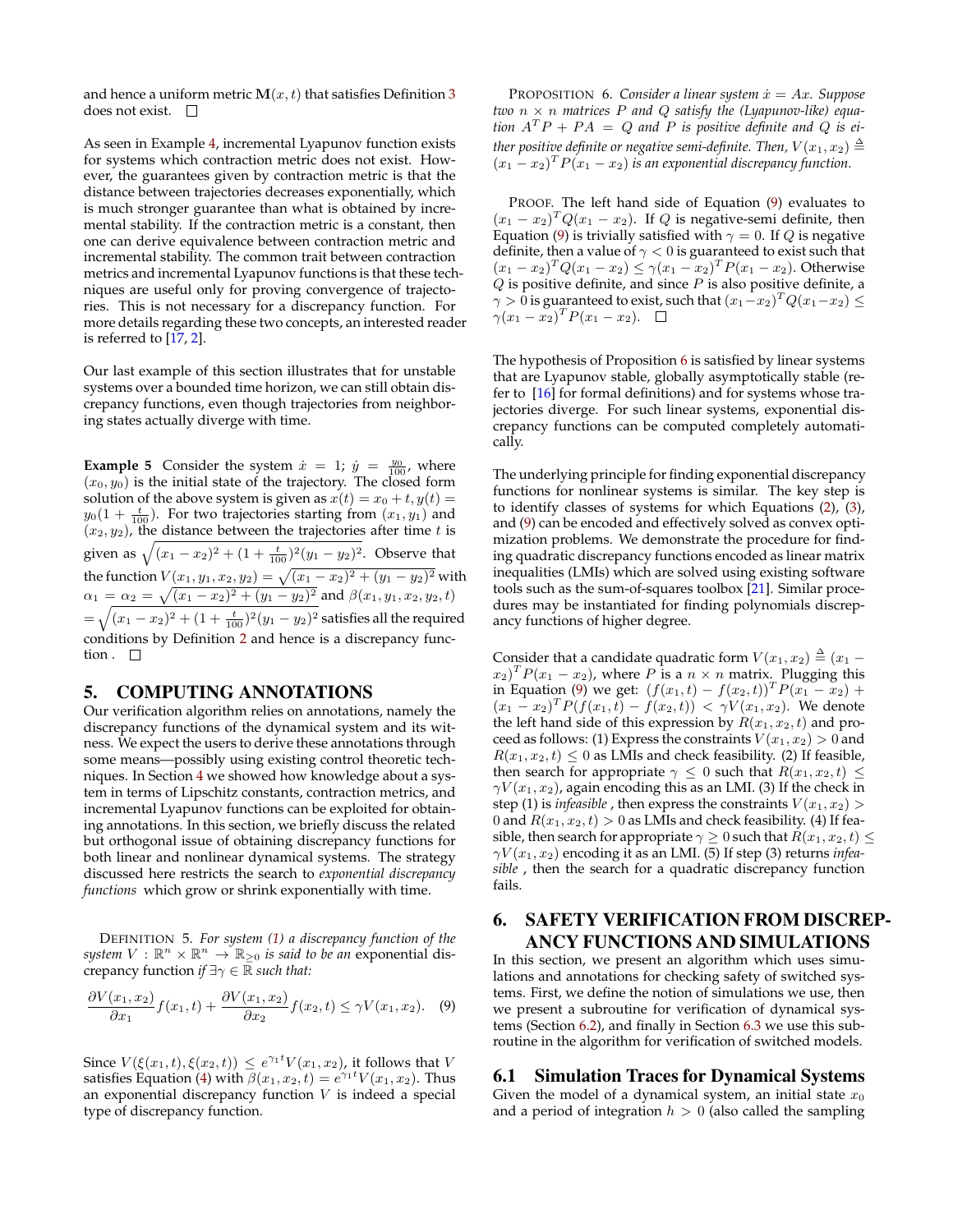period), a standard ODE solver approximates the values of  $\xi(x_0, 0), \xi(x_0, h), \xi(x_0, 2h), \ldots$  by numerically integrating the right hand side of the differential equation. In our algorithms and implementations, we rely on a validated ODE solver (for example VNODE-LP [\[19\]](#page-9-18)), which computes a sequence of regions  $R_1, R_2, \ldots$  such that for each  $t \in [j \cdot h, (j+1) \cdot$  $h, \xi(x_0, t) \in R_i$ . If the diameter of  $R_i$  is greater than the desired simulation error bound  $\epsilon$ , then we reduce the value of h adaptively until the diameter becomes less than  $\epsilon$ . Features of such simulation traces are stated in the definition below.

DEFINITION 6. *For given a dynamical system described by Equa-tion [\(1\)](#page-1-1), an initial state*  $x_0$ *, a time bound*  $T$ *, error bound*  $\epsilon > 0$ *, and time step*  $\tau > 0$ , *a*  $(x_0, T, \epsilon, \tau)$ *-simulation trace is a finite sequence*  $\psi = (R_0, t_0), (R_1, t_1), \ldots (R_k, t_k)$  *where*  $R_0 = \{x_0\}$ *,*  $\forall i > 0$ ,  $R_i$  ⊆  $\mathbb{R}^n$ ,  $t_i$  ∈  $\mathbb{R}_{\geq 0}$  and

(1) 
$$
\forall i \in \{0, 1, \ldots k\}, t_{i+1} - t_i \le \tau, t_0 = 0, \text{ and } t_k = T,
$$
  
\n(2)  $\forall i > 0, \forall t \in [t_{i-1}, t_i], \xi(x_0, t) \in R_i, \text{ and}$   
\n(3)  $\forall i > 0, \text{diameter}(R_i) \le \epsilon.$ 

It follows that the union of the sequence of regions in a  $(x_0, T, \epsilon, \tau)$ trace contains states of the dynamical system that can be reached from  $x_0$  in  $T$  time. We will identify this union with the name of the simulation trace  $\psi$ .

# <span id="page-5-1"></span>6.2 Simulation to Verification: Dynamical Systems

In this section, we will present an algorithm for checking safety of a dynamical system using annotations. For the remainder of this subsection, we fix a differential equation of the form given in Equation  $(1)$ , an annotation  $V$  for it, and a witness  $(\alpha_1, \alpha_2, \beta)$  for that annotation. For any state  $x \in \mathbb{R}^n$ , we define  $B^V_\delta(x) \triangleq \{y \ | \ V(x,y) \leq \delta\}.$  For a subset  $W \subseteq \mathbb{R}^n$  $B_{\delta}^V(W) \triangleq \cup_{x \in W} B_{\delta}^V(x)$ .  $B_{\delta}^{\alpha_1}(x)$  and  $B_{\delta}^{\alpha_2}(x)$  are defined analogously. It follows from Equation [3](#page-2-6) of Definition [2](#page-2-2) that for any state  $x$ ,

$$
B_{\delta}^{\alpha_2}(x) \subseteq B_{\delta}^V(x) \subseteq B_{\delta}^{\alpha_1}(x). \tag{10}
$$

We are ready to describe the algorithm in detail (see Figure [1\)](#page-5-0). It takes the following inputs: (a) initial partitioning parameter  $\delta_0$ , (b) the dynamical system model specified by the function f, (c)  $\Theta$ , which is an ω-approximation of the *bounded* set of initial states, (d) U is an *open* set of unsafe states, (e) an annotation  $V$  for  $f$  and its witness, and (f)  $T_{bound}$ is a time bound. We claim that the algorithm returns "SAFE" if all the executions starting from  $\Theta$  are safe up to  $T_{bound}$ , "UNSAFE" if  $\exists x_0 \in \Theta$  such that all executions starting from  $B_{(\omega+\delta)}(x_0)$  are unsafe and, it returns " $\omega$ -TOO LARGE" otherwise.

In line [4,](#page-5-2) δ-Partition(S) returns a δ-cover of S. As  $S = \Theta$ is bounded,  $\delta$ -Partition(S) returns a finite cover. A simulation trace  $\psi$  is obtained in line [8,](#page-5-3) which is a finite sequence  $(R_0, t_0), (R_1, t_1), \ldots (R_k, t_k)$  described in Section [6.1.](#page-4-3) The tube  $T$  constructed in line  $9$  is guaranteed to contain all the states reachable within time  $T_{bound}$  from states in  $B_\delta(x_0)$  based on the properties of  $\beta$  and the accuracy of the simulation. The

<span id="page-5-13"></span><span id="page-5-10"></span><span id="page-5-4"></span><span id="page-5-3"></span><span id="page-5-2"></span>1: **Input:**  $\delta_0$ ,  $\langle f, \Theta, U \rangle$ ,  $\omega$ ,  $V(x_1, x_2)$ ,  $(\alpha_1, \alpha_2, \beta)$ ,  $T_{bound}$ 2:  $S \leftarrow \Theta$ ;  $\delta \leftarrow \delta_0$ ;  $\mathcal{R} \leftarrow \emptyset$ 3: **while**  $S \neq \emptyset$  **do** 4:  $\mathcal{X} \leftarrow \delta$ -Partition(S)<br>5: **for**  $x_0 \in \mathcal{X}$  **do** for  $x_0 \in \mathcal{X}$  do 6:  $\epsilon \leftarrow \sup \{ \beta(y, x_0, t) \mid y \in B_\delta(x_0), 0 \le t \le T_{bound} \}$ 7:  $\epsilon'$   $\leftarrow$  sup $\{\beta(y, x_0, t)|y \in B_{(\omega+\delta)}(x_0), 0 \leq t \leq$  $T_{bound}$ } 8:  $\psi \leftarrow \text{simulate}(x_0, T_{bound}, \epsilon, \tau)$ <br>9:  $T \leftarrow B^V(\psi)$ 9:  $T \leftarrow B_{\epsilon}^{V}(\psi)$ 10: **if**  $T \cap U = \emptyset$  **then** 11:  $S \leftarrow S \setminus B_{\delta}(x_0); \mathcal{R} \leftarrow \mathcal{R} \cup T$ <br>12: **else if**  $\exists i, B_{\delta}^{V}(R_i) \subseteq U$  then 12: **else if**  $\exists i$ .  $B_{\epsilon'}^V(R_i) \subseteq U$  **then** 13: **return** (UNSAFE,  $\mathcal{R}$ ,  $max\{2\epsilon + \epsilon'\}$ ) 14: **else if**  $\exists i. R_i \subseteq U$  and  $B_{\epsilon'}^V(R_i) \nsubseteq U$  then 15: **return** ( $\omega$ -TOO LARGE,  $\mathcal{R}$ ,  $max\{2\epsilon + \epsilon'\}$ ) 16: **end if** 17: **end for**<br>18:  $\delta \leftarrow \delta/2$  $\delta \leftarrow \delta/2; \tau \leftarrow \tau/2$ 19: **end while**

<span id="page-5-11"></span><span id="page-5-8"></span><span id="page-5-7"></span><span id="page-5-6"></span><span id="page-5-0"></span>20: **return** (SAFE,  $\mathcal{R}$ ,  $max\{2\epsilon + \epsilon'\}$ )

**Figure 1: Algorithm 1: Safety verification of dynamical systems.**

algorithm returns the result a tuple, where the first element is either SAFE or UNSAFE or  $\omega$ -TOO LARGE. The second element is the collection of all the tubes computed in line [9](#page-5-4) that are safe, denoted as  $R$ . The third element  $max\{2\epsilon + \epsilon'\}$ is the maximum value of  $2\epsilon + \epsilon'$  encountered during the verification of all safe tubes. This value gives the upper bound on the approximation of the reachable set computed by the union of tubes in line [9.](#page-5-4)

<span id="page-5-12"></span>We establish the soundness and relative completeness of the algorithm using a some intermediate propositions.

PROPOSITION 7. *If*  $x \in B_\delta(x_0)$  then  $\forall t \in [0, T_{bound}], \xi(x, t) \in$  $B_{\epsilon}^V(\xi(x_0,t))$ , where  $\epsilon = \sup{\{\beta(x,x_0,t)|0 \le t \le T_{bound}, x \in \mathbb{R}\}}$  $B_\delta(x_0)$ .

<span id="page-5-5"></span>PROPOSITION 8. For  $x \in B_\delta(x_0)$ , for any  $t \in [0, T_{bound}]$ ,  $\xi(x,t)\in B_{\epsilon}^{V}(\psi)$ , where  $\psi$  is the union of regions obtained from a  $(x_0, T_{bound}, \epsilon, \tau)$ -simulation trace.

<span id="page-5-9"></span>THEOREM 9. *Algorithm 1 is sound. That is, if it returns "SAFE" then all the executions from* Θ *are safe, and when it returns "UN-SAFE" there exists at least one execution from the initial set, that is unsafe.*

PROOF. Observe that from Proposition [8,](#page-5-5) the set of all states reachable within time  $T_{bound}$  from some state in  $B_\delta(x_0)$  is contained in the tube T computed in line [9.](#page-5-4) Thus, if  $T \cap U =$  $\emptyset$ , then all executions from the set  $B_\delta(x_0)$  are safe, and so are eliminated from consideration in future iterations (line [11\)](#page-5-6). Hence, if the algorithms exits the while loop because  $S = \emptyset$ , we can conclude that the system is safe.

On the other hand, if there is some  $R_i$  in the simulation trace  $\psi$  such that  $B_{\epsilon'}^V(R_i) \subseteq U$ , then it means that  $\exists x_0 \in \Theta$  such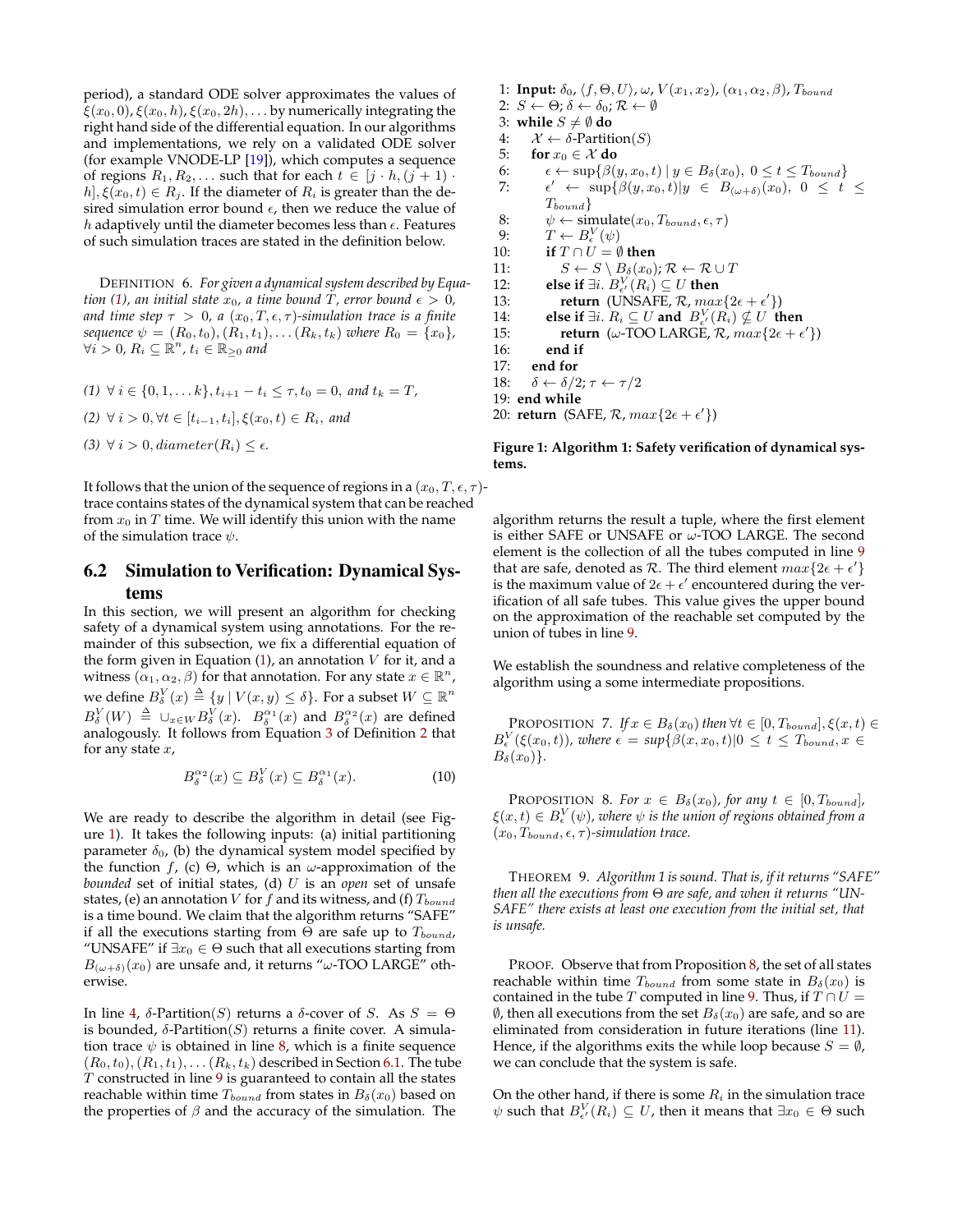that all executions starting from  $B_{(\omega+\delta)}(x_0)$  are unsafe. Since  $\Theta$  is an ω-approximation of the initial states, and  $x_0$  is an element in  $\delta$ -partitioning of  $\Theta$ , it follows that there exists at least one state from the set of initial states in  $B_{(\omega+\delta)}(x_0)$ . Hence, there exists at least one execution from the initial set that is unsafe. Thus, the decision in line [13](#page-5-7) is correct.  $\Box$ 

<span id="page-6-4"></span>PROPOSITION 10. *The collection of safe tubes* R *returned by* Algorithm 1 in line [20](#page-5-8) is utmost  $max\{2\epsilon + \epsilon'\}$ -approximation of *the set of reachable states from the initial set of states.*

THEOREM 11. For  $\omega = 0$ , Algorithm 1 is a complete proce*dure for robust safety verification of dynamical systems. That is, if all the executions from* Θ *are robustly safe, then the it will terminate and return "SAFE". If any of the executions from* Θ *is unsafe, then it will terminate and return "UNSAFE".*

PROOF. Suppose that all the executions from  $\Theta$  are  $\epsilon_0$ -robustly safe. From the proof of Theorem [9,](#page-5-9) we can conclude two things. First, line [13](#page-5-7) is never executed, since the system is safe. Second, when a set of initial states in eliminated from consideration (line [11\)](#page-5-6), those states are safe. Now, since  $V \leq$  $\alpha_2, \alpha_2 \in \mathcal{K}_{\infty}$ ,  $\exists \delta'$  such that whenever  $|x - y| < \delta', V(x, y) < \delta'$  $\epsilon_0/4$ . Also, since  $\beta$  is uniformly continuous in x when  $t \in$ [0,  $T_{bound}$ ], we have that  $\exists \delta_1$ , such that  $\forall y \in B_{\delta_1}(x)$ ,  $t \in$  $[0, T_{bound}]$ , we have  $|\beta(x, y, t)| < \delta'$ . Thus  $\exists \delta_1$  such that the value of  $\epsilon$  in line [6](#page-5-10) is  $< \epsilon_0/4$ .

We also have that  $\alpha_1 \leq V, \alpha_1 \in \mathcal{K}_{\infty}$ , thus  $\exists \delta''$  such that  $\alpha_1(\delta'') < \epsilon_0/2$ . Thus  $B_{\delta''}^V(x) \subset B_{\epsilon_0/2}(x)$ . Let  $\delta_2$  be the value of  $\delta$  in the algorithm such that the value of  $\epsilon$  in line [6](#page-5-10) is  $< \delta$ ". If the  $\delta$  in the algorithm reaches a value  $\langle$  min $\{\delta_1, \delta_2\}$ , The tubes computed in line [9](#page-5-4) are

$$
T = B_{\delta'}^{V}(\psi)
$$
  
\n
$$
\subseteq B_{\delta'}^{\alpha_1}(\psi)
$$
  
\n
$$
\subseteq B_{\epsilon_0/2}(B_{\epsilon_0/4}(\xi(x_0,t)))
$$
  
\n
$$
\subseteq B_{3\epsilon_0/4}(\xi(x_0,t))
$$

Since the system is robustly safe, all the tubes would be safe and hence the algorithm will terminate and prove that system is safe.

Suppose  $\langle f, \Theta, U \rangle$  is unsafe. Since U is open, there is a initial state  $y_0$ , time  $t \leq T_{bound}$ , and  $\epsilon_0 > 0$ , such that  $B_{\epsilon_0}(\xi(y_0,t)) \subseteq$ U. Now, since  $\xi(\cdot)$  is continuous, there are  $\tau_0$  and  $\delta_0$  such that for any  $x_0 \in B_{\delta_0}(y_0)$ , there is an  $i$  such that  $|\xi(x_0,i\tau_0) |\xi(y_0, t)| < \epsilon_0/4$ . Further,  $V(x_0, y_0, t) \to 0$  as  $|x_0 - y_0| \to 0$ , hence  $\exists \delta_1$ , such that for every  $x_0 \in B_{\delta_1}(y_0), \beta(x_1, x_2, t) <$  $\epsilon_0/4$ . Finally, since we can simulate with arbitrary precision, and  $\delta$  and  $\tau$  are decreasing, we will eventually generate a simulation trace, for which line [13](#page-5-7) will be reached.  $\square$ 

We remark that in the case when the dynamical system has some execution from  $\Theta$  that is safe but not robustly safe, Algorithm 1 may not terminate. Also, note that relative completeness of the above algorithm is achieved if  $\delta$  and  $\tau$  can be made arbitrarily small. However, even if we have finite precision arithmetic, relative completeness is achieved if the system is robustly safe with  $\epsilon_0$  greater than the the granularity of the precision.

- 1: **Input:**  $\langle \mathcal{F}, \Theta, U \rangle$ ,  $\rho$ ,  $\{V_i\}$ ,  $\{(\alpha_{1,i}, \alpha_{2,i}, \beta_i)\}$ ,  $T_{bound}$ ,  $\delta_0$
- 2: SwitchingSet  $\leftarrow \rho$ ;  $\delta \leftarrow \delta_0$
- <span id="page-6-1"></span>3: **for all**  $\rho \in SwitchingSet$  **do**
- 4:  $S \leftarrow \Theta$ ;  $\omega \leftarrow 0$ ;  $\mathcal{R} \leftarrow \emptyset$
- 5: **for all**  $i = 1 : k$ , where  $\rho = q_1, q_2, ..., q_k$  **do**
- <span id="page-6-6"></span><span id="page-6-2"></span>6:  $(result, \mathcal{R}, \omega) \leftarrow CheckDS(\delta, \langle f_{\rho[i], \text{mode}}, S, U \rangle, \omega, \rho[i].ub \rho[i-1]$ .lb,)
- 7: **if** result = SAFE **then**
- 8:  $S \leftarrow Project(R, [\rho[i].ub, \rho[i].lb])$ <br>9: **else if** result = UNSAFE **then**
- 9: **else if** result = UNSAFE **then**
- <span id="page-6-5"></span>10: **return** UNSAFE
- 11: **else if**  $result = \omega$ -TOO LARGE **then**
- 12:  $SwitchingSet \leftarrow SwitchingSet\setminus \{\rho\} \cup refine(\rho)$ <br>13:  $\delta \leftarrow \delta/2$ : GOTO Line 3
- 1[3](#page-6-1):  $\delta \leftarrow \delta/2$ ; GOTO Line 3<br>14: **end if**
- 
- 14: **end if** end for
- 16: **end for**
- 17: **return** SAFE
- <span id="page-6-3"></span>

**Figure 2: Algorithm 2: Safety verification of switching system for switching interval sequence** ρ

# <span id="page-6-0"></span>6.3 Simulation to Verification: Switched Systems

In this section, we will present an algorithm for verifying switched systems with respect to a set of switching signals that uses Algorithm 1. As before,  $\mathcal{F} = \{f_i\}_{i \in \mathcal{I}}$  specifies a collection of dynamical subsystems,  $\rho = q_1, q_2, \ldots, q_k$  specifies a collection of switching signals, Θ is a *bounded* set of initial set of states,  $T_{bound}$  is the time bound, and an *open* unsafe region  $U$ . Our algorithm will decide if an unsafe state is reached within  $T_{bound}$  and it uses annotations discrepancy function  $V_i(\cdot)$  and witnesses  $(\alpha_{1,i}, \alpha_{2,i}, \beta_i)$  for each of the subsystems in  $I$ .

For each  $\ell \in \{1, \ldots, k\}$  Algorithm 2 makes subroutine calls to Algorithm 1 (subroutine CheckDS in line [6\)](#page-6-2) which attempts to verify that the dynamical system  $\dot{x} = f_{q_\ell, \text{mode}}(x, t)$ is safe for the duration  $[q_{\ell-1}$ .lb,  $q_{\ell}$ .ub]. In the process, Algorithm 1 also computes an  $\omega$ -overapproximation of the reachable states during  $q_\ell$ .range and this is used as  $\omega$ -approximate initial set for the dynamics  $f_{q_{\ell+1}.\text{mode}}$ . If Algorithm 2 fails to prove safety or unsafety with respect to  $\Theta$  and  $\rho$ , then it refines the switching interval sequence  $\rho$  and the cover of the initial set Θ. The algorithm is given in Figure [2.](#page-6-3)

The soundness of Algorithm 2 follows from soundness of Algorithm 1 and Theorem [10.](#page-6-4)

THEOREM 12. *The algorithm in Figure [2](#page-6-3) is sound, i.e., when it returns "SAFE" the system is safe, and when it returns "UN-SAFE" the system is unsafe.*

PROOF. The proof is based on Theorem [9](#page-5-9) and Theorem [10.](#page-6-4) From Theorem [10,](#page-6-4) we know that the order of approximation computed by Algorithm 1 in the duration  $\rho[i]$ . range is sound. Observe that algorithm 2 returns "SAFE" only when all the subroutine calls return "SAFE" and thus it follows from Theorem [9](#page-5-9) that the system is safe in each of the dynamical systems. Notice that algorithm 2 returns "UNSAFE" only when at least one of the subroutine call returns "UNSAFE" and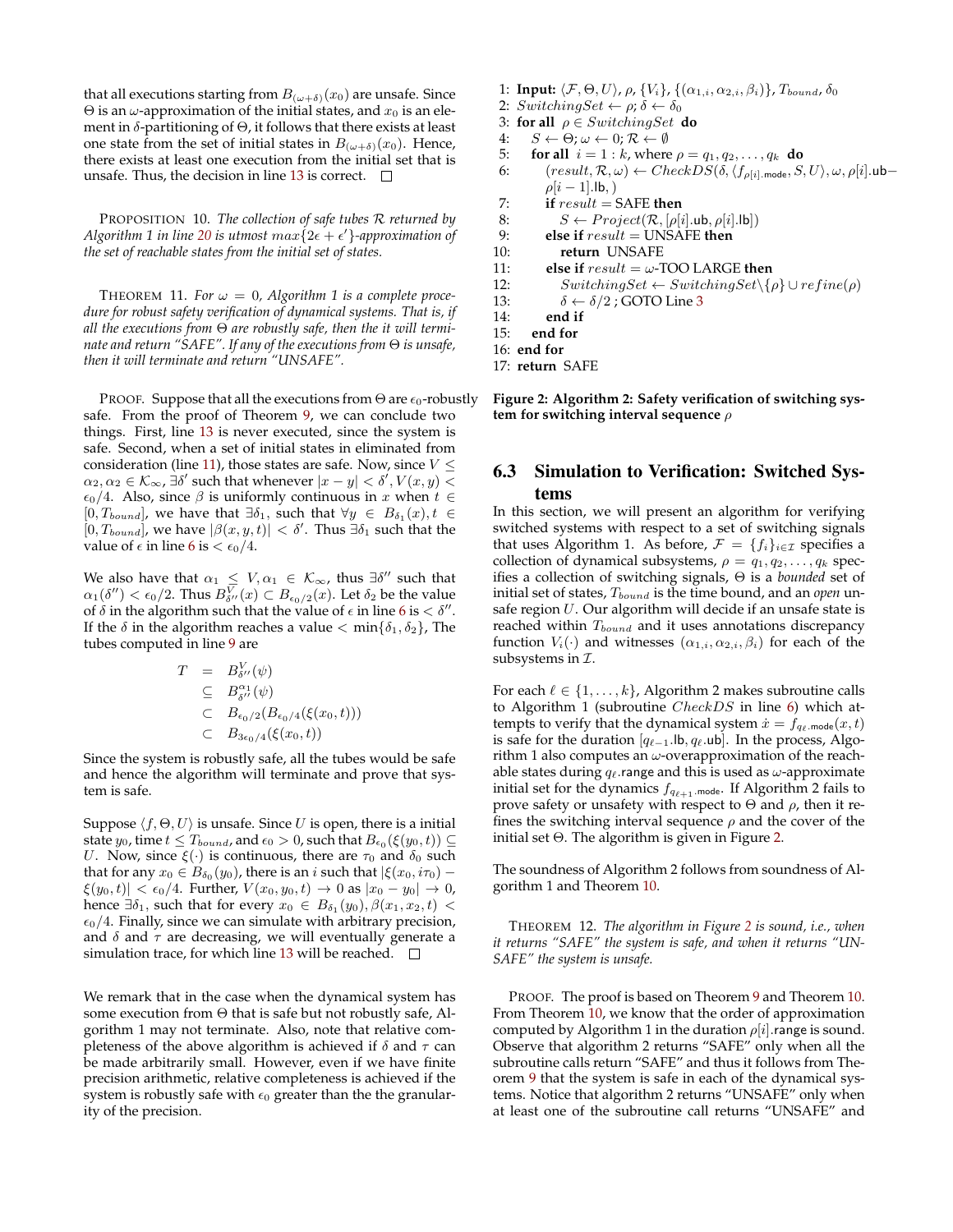thus, because of Theorem [10](#page-6-4) and Theorem [9,](#page-5-9) it follows that the system is indeed unsafe.  $\quad \Box$ 

THEOREM 13. If the system  $\langle \mathcal{F}, \Theta, U \rangle$  with the set of switch*ing signals* sig(ρ) *is robustly safe then the Algorithm 2 terminates and returns "SAFE". On the other hand, if the system is unsafe, then algorithm will terminate and return "UNSAFE"*

PROOF. If the system is safe, then it follows from Theorem [9](#page-5-9) that line [10](#page-6-5) is never executed. Thus, the subroutine call to verification of dynamical system would either return "SAFE", in which case, the algorithm continues, or it would return " $\omega$ -TOO LARGE" in which case, we refine  $\rho$  and decrease value of  $\delta$ . Thus, the value of  $2\epsilon + \epsilon'$  computed for each of the modes decreases to zero. This ensures that  $\omega \to 0$ . Since the system is robustly safe, each of the dynamical systems is also robustly safe, and thus  $\exists \omega > 0$  such that the each of the dynamical systems would return "SAFE" and hence the algorithm in Figure [2](#page-6-3) would return "SAFE".

If the system is unsafe, then it follows from Theorem [9](#page-5-9) that line [7](#page-6-6) is never executed. Thus, the subroutine call would either return "UNSAFE" in which case, the system is unsafe or it would return " $\omega$ -TOO LARGE" in which case we refine  $\rho$ and decrease value of  $\delta$ . This ensures that  $\omega \to 0$ . Observe that algorithm 1 would return unsafe only when the condi-tion in line [12](#page-5-11) is satisfied. Now since  $\delta \rightarrow 0$ , it implies that  $\epsilon \to 0$  and  $\epsilon' \to 0$  and thus  $B_{\epsilon'}^V(R_i) \subseteq U$  is satisfied for some  $R_i$ . Hence the algorithm will return "UNSAFE".  $\Box$ 

We remark that in the case where the system is safe, but not robustly safe, then the above algorithm need not terminate. Further, if the algorithm infers that the system is unsafe, then we can generate a set of traces that correspond to the unsafe behavior. We will conclude this section by pointing out that we are making some computational assumptions about the sets  $\Theta, U$ , and of the functions V that ensure that all the steps in the algorithms [1](#page-5-0) and [2](#page-6-3) are computable. We do not explicitly state these assumptions to ensure that our discussion in this paper highlights the key ideas without getting bogged down by technicalities. On a similar note, one can also use  $\alpha_1$  and  $\alpha_2$  in line [9,](#page-5-4) instead of V without losing the soundness and completeness guarantees; however, since these are bonded overapproximations, using them might affect the number of iterations needed to prove safety.

**Example 6** Continuing on Example [1,](#page-2-3) we now compare the performance of the three discrepancy functions defined in Section [4](#page-2-0) for the verification procedure described in Figure [1.](#page-5-0) We begin with the initial conditions as  $S = 3 \le x \le 5 \land y = 0$ . The unsafe state if given as  $1 < t < 1.2 \land x > 3$  and initial value of  $\delta$  as 0.1. The number of executions required for proving safety is 70, 10 and 10 if we use discrepancy function as Lipschitz constant, contraction metric and incremental Lyapunov function respectively. In comparison with other annotations, Lipschitz constant requires more number of simulations as it estimates that the distance between executions would increase exponentially, which is a coarse overapproximation. This shows that the time taken to verify a system using simulations depends on the annotation provided by the user.  $\square$ 

# <span id="page-7-0"></span>7. EXPERIMENTAL EVALUATION

For demonstrating the effectiveness of our annotation-based verification Algorithm we have built a tool called Check-Execute-Compare Engine (C2E2). Our tool is integrated into the Simulink Stateflow (SLSF) modeling framework, which is popular among designers of embedded systems. The system verified by C2E2 is described as a Simulink/Stateflow model, which is (automatically) translated into a hybrid automaton according to the semantics described in [\[18\]](#page-9-19), and VNODE-LP was used to generate simulators for each of the modes of the hybrid automaton. VNODE-LP integration engine that uses finite precision interval arithmetic and Taylor models for generating simulations described in Section [6.1.](#page-4-3) The tool is developed in C++ and uses GNU Linear Programing Kit (GLPK) to check the distance of simulation traces from the unsafe set. Observe that the algorithm presented in Section [6](#page-4-0) requires arbitrary precision arithmetic for relative completeness, however in practice, we use finite precision arithmetic which requires the robustness to be greater than the granularity of precision. In practice we terminate if the partitioning reaches  $10^{-7}$  and terminate by saying that the system is not robust with respect to sensitive perturbations.

Our evaluation has four parts: First, we verify a benchmark suite consisting of natural linear and nonlinear dynamical system models. Second, we verify several adaptive control examples where the executable system has a reference model with unknown parameters. Third, we evaluate scalability by increasing the time horizon for verification and the number of dimensions of two parameterized models. Finally, we study the effect of the initial partitioning.

# 7.1 Benchmarks and comparison with other tools

We compare the performance of C2E2 against  $Flow^*$  [\[5\]](#page-9-9) and Ariadne [\[4\]](#page-9-10) using a benchmark suite consisting of linear and nonlinear models. Ariadne uses faithful geometric representation of sets for computing reachable set and  $Flow^*$  uses Taylor Models. Results of comparing the performance with Breach are discussed later in this section. In Table [7,](#page-7-0) we report the time taken by  $Flow^*$  and C2E2 for computing reach set and checking safety with respect to the unsafe set, and the time taken by Ariadne for computing the reachable states. One limitation of  $Flow^*$  is that we can only specify unsafe sets as rectangles and not as arbitrary polyhedral constraints.  $Flow^*$  running time depends on the remainder error and the order of the Taylor models used. For the results reported here, we use adaptive orders for Taylor models, and set the remainder error to a value such that increasing it by a factor of 2 would change the verification result from "SAFE" to "UNKNOWN". The parameters for Ariadne is set to the same values as that for  $Flow^*$ . Table [7](#page-7-0) show that C2E2 outperforms the other tools in all examples, and in most cases it is faster by at least an order of magnitude.

Breach [\[7\]](#page-9-20) is another tool against which we evaluated C2E2 . Breach is a toolbox developed in MATLAB with a GUI, making a fair comparison difficult. We ran Breach on Vanderpol coupled oscillator, Sinusoidal tracking, and tank examples, and measured the "wall clock" running time. In all cases C2E2 was faster; we don't report these numbers because of inaccuracies inherent in such numbers. Breach, like  $Flow^*$ ,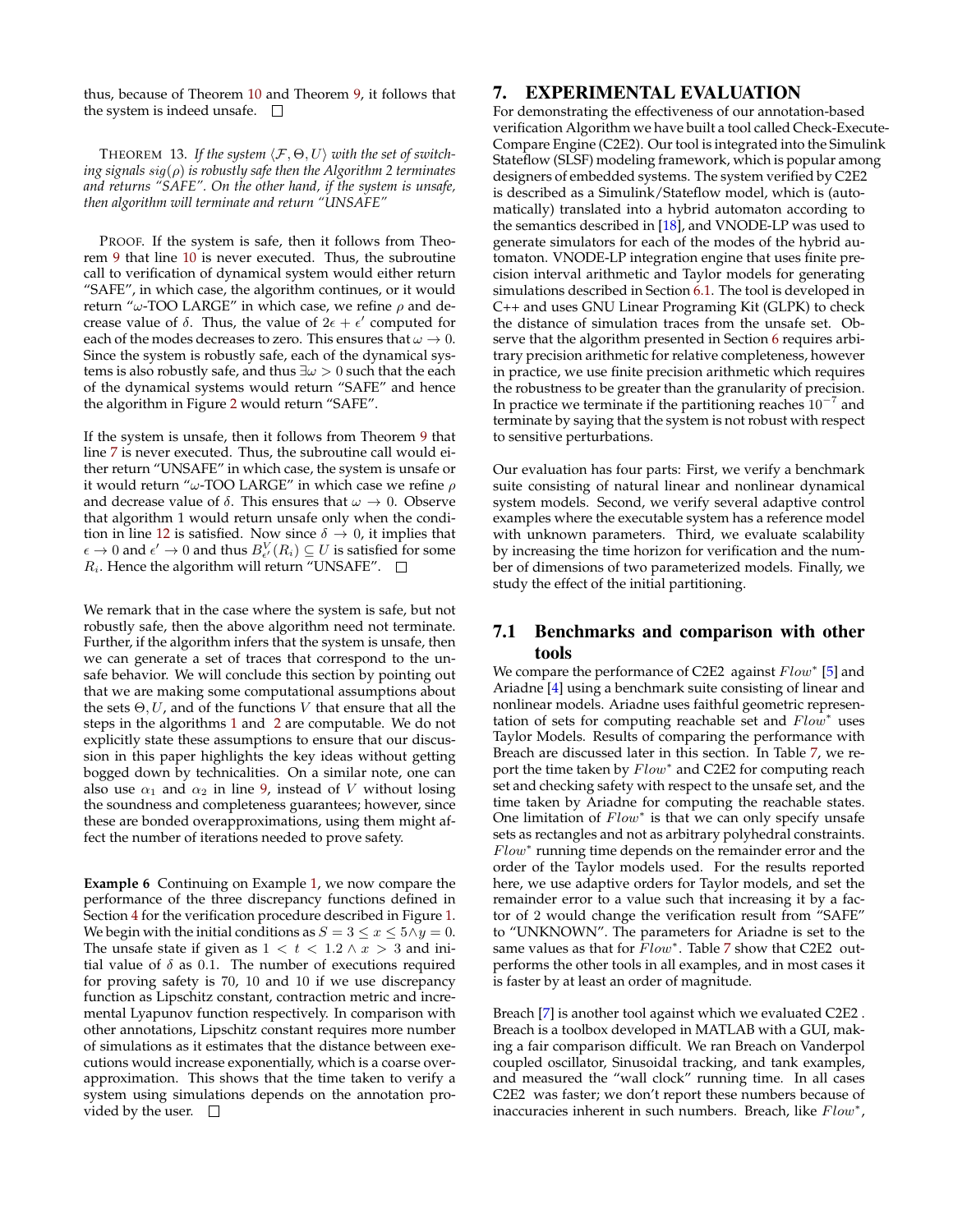| Benchmark                     | Vars.          | TН | Refs. | Sims. | $C2E2$ (sec) | $Flow^*$ (sec) | Ariadne (sec) |
|-------------------------------|----------------|----|-------|-------|--------------|----------------|---------------|
| Moore-Greitzer Jet Engine [3] | $\mathfrak{D}$ | 10 | 12    | 36    | 1.56         | 10.54          | 56.57         |
| <b>Brussellator</b>           | $\mathcal{P}$  | 10 | 33    | 115   | 5.262        | 16.77          | 72.75         |
| VanDerPol                     | $\mathcal{P}$  | 10 | 5     | 17    | 0.75         | 8.93           | 98.36         |
| Coupled VanDerPol [3]         | 4              | 10 | 10    | 62    | 1.43         | 90.96          | 270.61        |
| Sinusoidal Tracking [22]      | 6              | 10 | 12    | 84    | 3.68         | 48.63          | 763.32        |
| Linear Adaptive               | 3              | 10 | 8     | 16    | 0.47         | NA             | NA            |
| Nonlinear Adaptive            | $\mathcal{L}$  | 10 | 16    | 32    | 1.23         | NA             | NA            |
| NonLin. Adpt. + Disturbance   | 3              | 10 | 22    | 48    | 1.52         | NA             | <b>NA</b>     |

**Table 1: Experimental Results for benchmark examples. Vars: Number of Variables, TH: Time Horizon for Verification, Refs: Number of Refinements, Sims: Total number of simulation traces required for proving safety.**

does not allow polyhedral unsafe sets. Also Breach is neither sound nor complete for nonlinear models, but inaccuracies in the verification results for the examples were not observed.

For the adaptive control system, the  $n$ -tank system and the nonlinear navigation system we computed the annotations, and for all the other examples the annotations were obtained from the papers [\[3,](#page-9-8) [22\]](#page-9-21) in which the systems appeared.

7.2 Systems models with unknown parameters

One prominent advantage of our approach is that it supports verification of executable systems where the reference model has unknown parameters. An illustrative example is the linear plant:  $\dot{x} = 1$ ;  $\dot{y} = \theta + u$ , where  $\theta$  is an unknown parameter and  $u$  is the control input designed to drive  $y$  to zero. Following a standard adaptive control technique, a new variable  $\hat{\theta}$ —an estimator for  $\theta$ —is introduced giving the new dynamics for  $y$ :  $\dot{x} = 1$ ;  $\dot{y} = -\sigma y + \theta - \hat{\theta}$ ;  $\dot{\hat{\theta}} = \gamma y$  $\sigma, \gamma > 0$  are constants chosen by the designer. For the new system,  $V((x_1, y_1, \hat{\theta}_1), (x_2, y_2, \hat{\theta}_2)) \triangleq \frac{1}{2}(x_1 - x_2)^2 + \frac{\gamma}{2}(y_1 (y_2)^2+\frac{1}{2}(\hat{\theta}_1-\hat{\theta}_2)^2$  is an incremental Lyapunov function  $\dot{V}=0$  $-\gamma \sigma (y_1 - y_2)^2 < 0$  is used as an annotation.

An example of a nonlinear system with unknown parameters. Consider the system:  $\dot{x} = \theta x + u$  where u is the control input. Similar to the earlier example, we introduce  $\hat{\theta}$  and define the input  $u = -\hat{\theta}x - x$  such that the closed system becomes:  $\dot{x} = (\theta - \hat{\theta})x - x$ ;  $\dot{\hat{\theta}} = x^2$  The Lyapunov function  $\frac{1}{2}x^2 + \frac{1}{2}(\theta - \hat{\theta})^2$  establishes stability of the system. For obtaining the discrepancy function, we come up with a quartic (fourth degree) discrepancy function . A modified version of this example introduces unknown disturbance inputs. The details of this are omitted owing to limited space.

# 7.3 Scalability with time horizon and continuous dimensions

To check the scalability of the approach with time horizon, we verified the VanDerPol and the Nonlinear Adaptive control benchmarks for time horizons 10, 20 and 40. The verification times of the first were 0.741, 1.662 and 4.373 seconds and for the latter were 1.245, 2.604 and 6.075 seconds respectively. These numbers suggest that the verification time scales roughly linearly with the time horizon for these stable systems.

Table  $3(a)$  shows the scaling of the verification times with the number of continuous variables. We consider the a switched variant of nonlinear version of the  $n$  interconnected tank sys-tem of [\[1\]](#page-9-23) and a switched nonlinear model with  $n/4$  vehicles and each vehicle having 4 continuous variables. For n-tank the initial value of  $\delta$  is large and this triggers several refinements and for *n*-vehicles the initial value of  $\delta$  is small and this decrease (or eliminates) the need for refinements. There are two key observations. First, as the number of refinements increase, the size of the cover increases proportional to the number of continuous variables in the system. This is evident in the case of *n*-tanks, where for the  $n = 12$ , 1 refinement step required checking of 16 executions, whereas in the case of  $n = 24$ , 4 refinement steps required 100 executions. Second, as dimension increases, a smaller value of initial partitioning parameter  $\delta$  increases the size of the cover exponentially. This is evident in the case of  $n$ -vehicles, where adding each new vehicle increased the number of simulations by a factor of 2.

### 7.4 Dependence on Initial set partition

Table  $3(b)$  shows the verification times for different  $\delta$ -coverings of the initial set. If the value of  $\delta$  is too small, then C2E2 generates a large initial partitioning and hence increases the number of simulations. On the other hand, if the initial  $\delta$ is too large, then C2E2 needs to perform many refinements, and hence, takes more time. The value of optimum value of  $\delta$ clearly depends on that robustness of the system and the relative distance of simulations from unsafe set. Observe that in Table [3\(b\),](#page-9-24) the partitioning with  $\delta = 0.2$  takes less time for verification than  $\delta = 0.5$  and  $\delta = 0.1$ . Searching for the optimal value of  $\delta$  is an interesting direction of future work.

# 8. CONCLUSIONS AND FUTURE WORK

In this paper we present a class of annotations for dynamical systems which are a generalization of other existing well studied notions of trajectory convergence and divergence studied in Control theory such as Lipschitz constant, Contraction Metrics and Incremental Lyapunov functions. Further, we showed that such annotations can also be obtained for systems that exhibit divergent behavior. Verification algorithm for switching systems that exploit simulations and such an-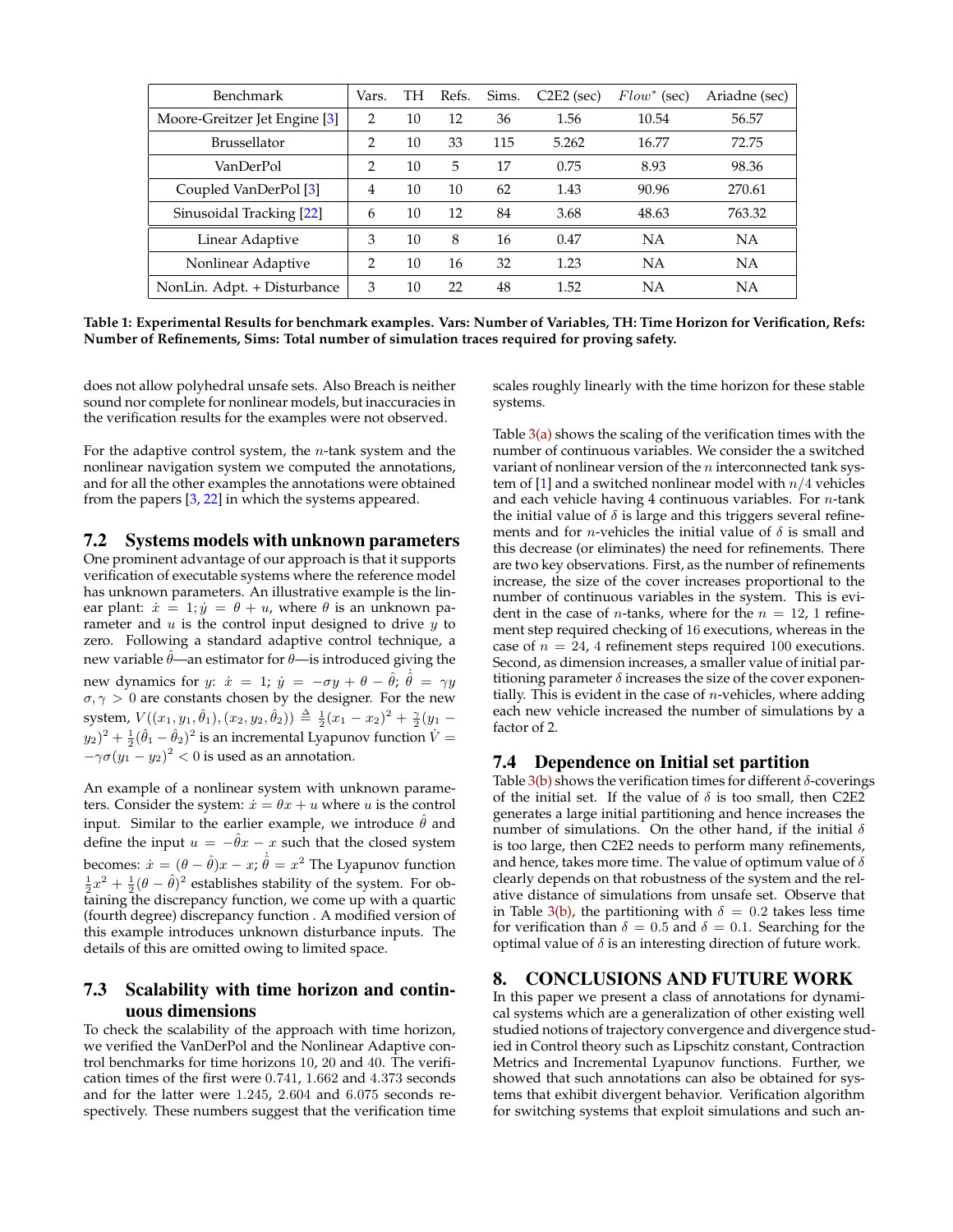<span id="page-9-22"></span>

| Benchmark                                               | Refs.          | Sims. | Time   |  |
|---------------------------------------------------------|----------------|-------|--------|--|
| 12-Tanks                                                | 1              | 16    | 2.744  |  |
| 18-Tanks                                                | 4              | 76    | 15.238 |  |
| 24-Tanks                                                | $\overline{4}$ | 100   | 22.126 |  |
| 30-Tanks                                                | 4              | 124   | 28.824 |  |
| 12-Vehicles                                             | $\Omega$       | 32    | 5.477  |  |
| 16-Vehicles                                             | $\Omega$       | 64    | 12.238 |  |
| 20-Vehicles                                             | $\Omega$       | 128   | 25.144 |  |
| 24-Vehicles                                             | 0              | 256   | 54.236 |  |
| (a) Scalability of verification of for $\overline{n}$ - |                |       |        |  |

Tank and *n*-vehicle systems.

<span id="page-9-24"></span>

| Benchmark     | $\delta$ | Refs.    | Sims. | Time |
|---------------|----------|----------|-------|------|
| Nonlin. Adpt. | 0.5      | 16       | 32    | 1.01 |
| Nonlin. Adpt. | 0.2      | 9        | 20    | 0.91 |
| Nonlin. Adpt. | 0.05     | 5        | 13    | 0.58 |
| Nonlin. Adpt. | 0.01     | $\Omega$ | 26    | 1.32 |
| VanDerPol     | 0.5      | 30       | 96    | 3.84 |
| VanDerPol     | 0.2      | 5        | 17    | 0.75 |
| VanDerPol     | 0.05     | 8        | 32    | 1.44 |
| VanDerPol     | 0.01     | 0        | 120   | 5.87 |

(b) Dependence of running time on initial state covers.

#### **Figure 3: Scalability and Initial state covers. Refs: Number of refinements, Sims: Number of simulation traces, Time: Running time of C2E2 in seconds.**

notations was presented and was shown to be sound and relatively complete. This is the first simulation-based verification algorithm for nonlinear switched systems that is sound and complete. We have developed a tool C2E2 that implements this algorithm and is integrated to the Simulink/Stateflow modeling framework. Preliminary experimental results demonstrate the promise of this verification approach.

There are many interesting directions of future work. One of the immediate directions is to investigate the techniques for computing an optimal initial partitioning to reduce the verification time. Another interesting direction is automatic generation of these annotations by using techniques like Taylor expansion and Lagrangian remainders. Also, existing works in literature try to generate bisimulations from relations over state space, it is worth investigating whether such bisumulations can be generated from these annotations.

### 9. REFERENCES

- <span id="page-9-23"></span>[1] M. Althoff, O. Stursberg, and M. Buss. Reachability analysis of nonlinear systems with uncertain parameters using conservative linearization. In *C.D.C.*, 2008.
- <span id="page-9-7"></span>[2] D. Angeli. A lyapunov approach to incremental stability properties. *IEEE T. A. C.*, 2000.
- <span id="page-9-8"></span>[3] E. M. Aylward, P. A. Parrilo, and J.-J. E. Slotine. Stability and robustness analysis of nonlinear systems via contraction metrics and sos programming. *Automatica*, 2008.
- <span id="page-9-10"></span>[4] A. Balluchi, A. Casagrande, P. Collins, A. Ferrari, T. Villa, and A. Sangiovanni-Vincentelli. Ariadne: a framework for reachability analysis of hybrid automata. In *M.T.N.S.*, 2006.
- <span id="page-9-9"></span>[5] X. Chen, E. Abraham, and S. Sankaranarayanan. Taylor model flowpipe construction for non-linear hybrid systems. In *R.T.S.S.*, 2012.
- <span id="page-9-3"></span>[6] E. Clarke and P. Zuliani. Statistical model checking for cyber-physical systems. In *A.T.V.A*. 2011.
- <span id="page-9-20"></span>[7] A. Donzé. Breach, a toolbox for verification and parameter synthesis of hybrid systems. In *C.A.V.* 2010.
- <span id="page-9-2"></span>[8] A. Donzé and O. Maler. Systematic simulation using sensitivity analysis. *H.S.C.C*, 2007.
- <span id="page-9-14"></span>[9] P. S. Duggirala, T. Johnson, A. Zimmerman, and S. Mitra. Static and dynamic analysis of timed distributed traces. In *R.T.S.S.*, 2012.
- <span id="page-9-0"></span>[10] A. Girard. Verification using simulation. In *H.S.C.C.*, 2006.
- <span id="page-9-11"></span>[11] A. Girard, G. Pola, and P. Tabuada. Approximately bisimilar symbolic models for incrementally stable switched systems. *IEEE T. A. C*, 2010.
- <span id="page-9-5"></span>[12] Z. Huang and S. Mitra. Computing bounded reach sets from sampled simulation traces. In *H.S.C.C.*, 2012.
- <span id="page-9-13"></span>[13] R. Jobredeaux, T. Wang, and E. Feron. Autocoding control software with proofs i: Annotation translation. In *D.A.S.C.*, 2011.
- <span id="page-9-12"></span>[14] A. A. Julius, G. E. Fainekos, M. Anand, I. Lee, and G. J. Pappas. Robust test generation and coverage for hybrid systems. In *H.S.C.C.*, 2007.
- <span id="page-9-1"></span>[15] A. Kanade, R. Alur, F. Ivancic, S. Ramesh, S. Sankaranarayanan, and K. Shashidhar. Generating and analyzing symbolic traces of simulink/stateflow models. In *C. A. V.* 2009.
- <span id="page-9-15"></span>[16] D. Liberzon. *Switching in Systems and Control*. 2003.
- <span id="page-9-6"></span>[17] W. Lohmiller and J. J. E. Slotine. On contraction analysis for non-linear systems. *Automatica*, 1998.
- <span id="page-9-19"></span>[18] K. Manamcheri, S. Mitra, S. Bak, and M. Caccamo. A step towards verification and synthesis from simulink/stateflow models. In *H.S.C.C*, 2011.
- <span id="page-9-18"></span>[19] N. Nedialkov. Vnode-lp: Validated solutions for initial value problem for odes. Technical report, 2006.
- <span id="page-9-4"></span>[20] T. Nghiem, S. Sankaranarayanan, G. Fainekos, F. Ivancic, A. Gupta, and G. Pappas. Monte-carlo techniques for falsification of temporal properties of non-linear hybrid systems. In *H.S.C.C*, 2010.
- <span id="page-9-17"></span>[21] S. Prajna, A. Papachristodoulou, P. Seiler, and P. Parrilo. Sostools: Sum of squares optimization toolbox for matlab. 2004.
- <span id="page-9-21"></span>[22] B. Sharma and I. Kar. Design of asymptotically convergent frequency estimator using contraction theory. *Automatic Control, IEEE Transactions on*, 2008.
- <span id="page-9-16"></span>[23] G. Wood and B. Zhang. Estimation of the lipschitz constant of a function. *Journal of Global Optimization*, 1996.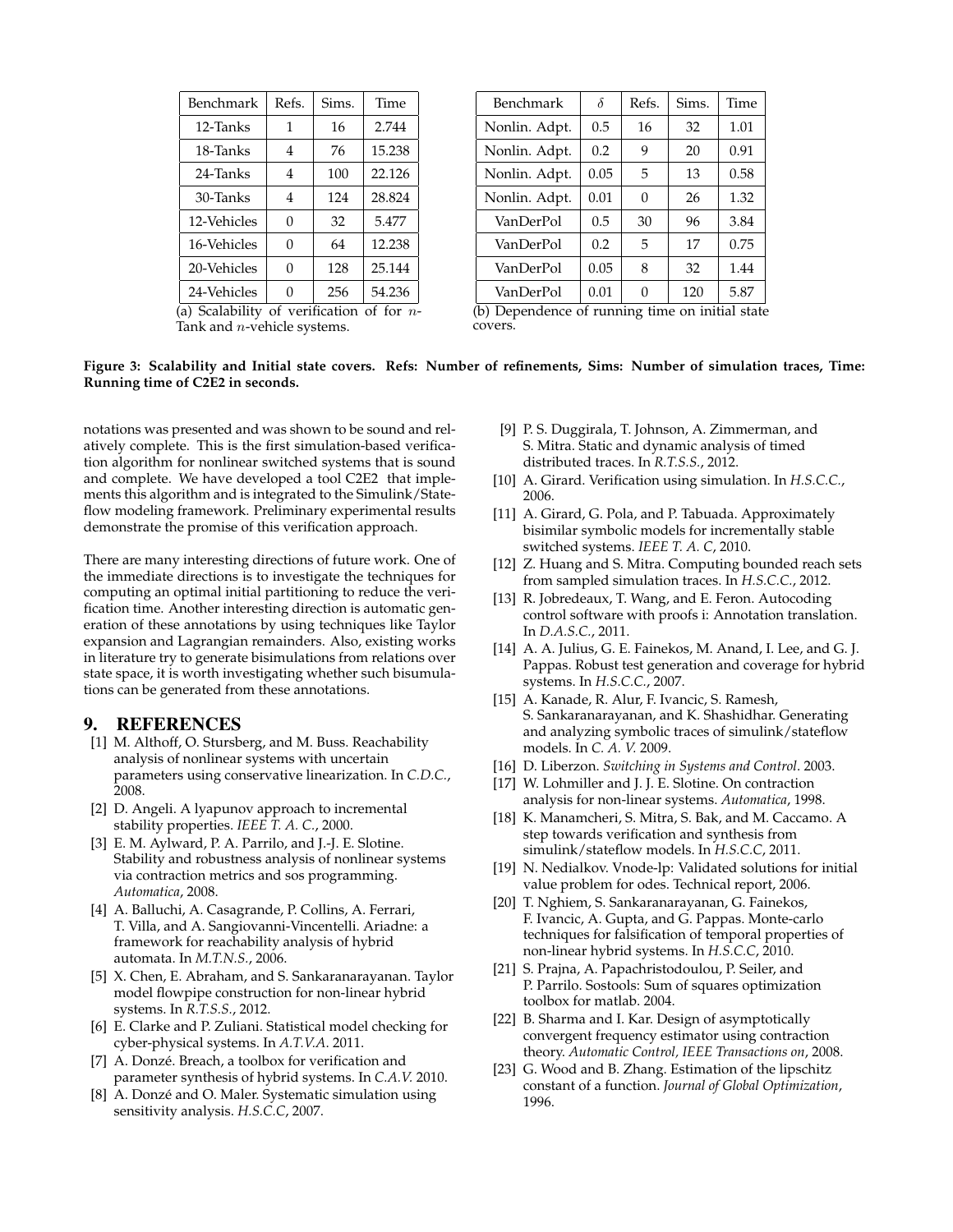# APPENDIX

# **Proofs from Section [4](#page-2-0)**

PROOF. of Proposition [1:](#page-2-7) It is easy to check that the function  $V(x_1, x_2) = |x_1 - x_2|$  satisfies the first two conditions in Definition [2](#page-2-2) with  $\alpha_1(|x_1 - x_2|) = \alpha_2(|x_1 - x_2|) = |x_1 - x_2|$ . We fix a pair of initial states  $x_1, x_2 \in \mathbb{R}^n$  and will show that for any  $t \in \mathbb{R}_{\geq 0}$ ,  $V(\xi(x_1, t), \xi(x_2, t)) \leq e^{Lt}|x_1 - x_2|$ . For this we take the derivative of the function  $V$  with respect to  $t$ :

$$
\frac{d}{dt}(V(\xi(x_1,t),\xi(x_2,t))) = \frac{d}{dt}|\xi(x_1,t) - \xi(x_2,t)|
$$
\n
$$
= \frac{(\xi(x_1,t) - \xi(x_2,t))}{|\xi(x_1,t) - \xi(x_2,t)|} \left(\frac{d}{dt}\xi(x_1,t) - \frac{d}{dt}\xi(x_2,t)\right)
$$
\n
$$
\leq \left(\frac{d}{dt}\xi(x_1,t) - \frac{d}{dt}\xi(x_2,t)\right)
$$
\n
$$
= (f(\xi(x_1,t),t) - f(\xi(x_2,t),t))
$$
\n
$$
\leq L|\xi(x_1,t) - \xi(x_2,t)| = L V(\xi(x_1,t),\xi(x_2,t)).
$$

We have that for any pair of initial states  $x_1, x_2, V \leq L V$ which leads to the bound on  $V$  which grows exponentially with time  $t$ :

 $V(\xi(x_1,t), \xi(x_2,t)) \leq e^{Lt} V(\xi(x_1,0), \xi(x_2,0)) = e^{Lt} |x_1-x_2|.$ Hence  $\beta(x_1, x_2, t) = e^{Lt} V(x_1, x_2)$ .

PROOF. of Proposition [3:](#page-3-3) It is clear that the function  $V(x_1, x_2)$ satisfies the first two conditions in Definition [2](#page-2-2) with  $\alpha_1(|x_1$  $x_2$ |) =  $\alpha_2(|x_1-x_2|) = (|x_1-x_2|)^2 = (x_1-x_2)^T(x_1-x_2).$ From Theorem [2,](#page-3-1) we have that

$$
\exists k, \gamma > 0, \forall x_1, x_2 \in \mathbb{R}^n, \delta x^T \delta x \leq k \delta x_0^T \delta x_0 e^{-\gamma t}
$$

where  $\delta x = \xi(x_1, t) - \xi(x_2, t)$  and  $\delta x_0 = x_1 - x_2$ . Hence,  $\beta(x_1, x_2, t) = k(x_1 - x_2)^T (x_1 - x_2) e^{-\gamma t}.$ 

PROOF. of Proposition [5:](#page-3-8) Equation [\(7\)](#page-3-4) of Theorem [4](#page-3-9) gives  $\alpha_1$  and  $\alpha_2$  for Definition [2.](#page-2-2) Further, from Equation [8,](#page-3-5) we have that

$$
V(\xi(x_1, t), \xi(x_2, t)) \le V(x_1, x_2)
$$
  
+ 
$$
\int_0^t -\alpha(|\xi(x_1, \tau) - \xi(x_2, \tau)|)d\tau,
$$
 (11)

where  $\alpha$  is the function obtained from Equation [\(8\)](#page-3-5). It can be observed that since  $\alpha \in \mathcal{K}$ , and V is a trajecory metric with witness  $(\alpha_1, \alpha_2, \beta)$  where  $\beta(x_1, x_2, t) = V(x_1, x_2)$  $+ \int_0^t -\alpha(|\xi(x_1, \tau) - \xi(x_2, \tau)|)d\tau.$ 

#### **Proofs from Section [6](#page-4-0)**

PROOF. of Proposition [7:](#page-5-12) From Definition [2,](#page-2-2) we know that  $V(\xi(x,t), \xi(x_0,t)) \leq \beta(x,x_0,t) \leq \epsilon$ . Hence  $\xi(x,t) \in$  $B_{\epsilon}(\xi(x_0,t))$ .  $\Box$ 

PROOF. of Proposition [8:](#page-5-5) Since  $\psi$  is a  $(x_0, T_{bound}, \epsilon, \tau)$ -simulation trace, from Definition [6,](#page-5-13) we have that  $\xi(x_0, t) \in$  $ρ.$  From Proposition [7,](#page-5-12) we have that  $∀x ∈ B<sub>δ</sub>(x<sub>0</sub>), ξ(x, t) ∈$  $B_{\epsilon}^{V}(\xi(x_0,t))$  and hence  $\xi(x,t) \in B_{\epsilon}^{V}(\psi)$ .

PROOF. of Proposition [10:](#page-6-4) Let the set of initial states be I. Observe that  $Θ$  is an  $ω$ -approximation of the initial set of



(a) 2D representation of reachable set by C2E2.



#### **Figure 4: Graphical representation of reachable set for Moore Greitzer Jet Engine**

states  $I \subseteq \bigcup_{x \in \mathcal{X}} B_{\omega+\delta}(x)$ . Thus, the  $\epsilon'$  bloating of the simulations, i.e.  $\cup_{x \in \mathcal{X}} B_{\epsilon'}^V(\psi)$  contains all the set of reachable states from *I*. Further, since the tubes in line [9](#page-5-4) are  $B_{\epsilon}^{V}(\psi)$ and the width of each of the region in  $\psi$  is utmost  $\epsilon$ , we can conclude that the collection of tubes is utmost  $max\{2\epsilon + \epsilon'\}$ approximation of the reachable set of states from  $I.$   $\Box$ 

# Plotting the Set of Reachable States by  $Flow$ <sup>\*</sup> and C2E2

We now show the 2D representation of the set of reachable states plotted by  $Flow^*$  and C2E2. We consider two of the benchmark examples Brussellator and Moore Greitzer Jet Engine.